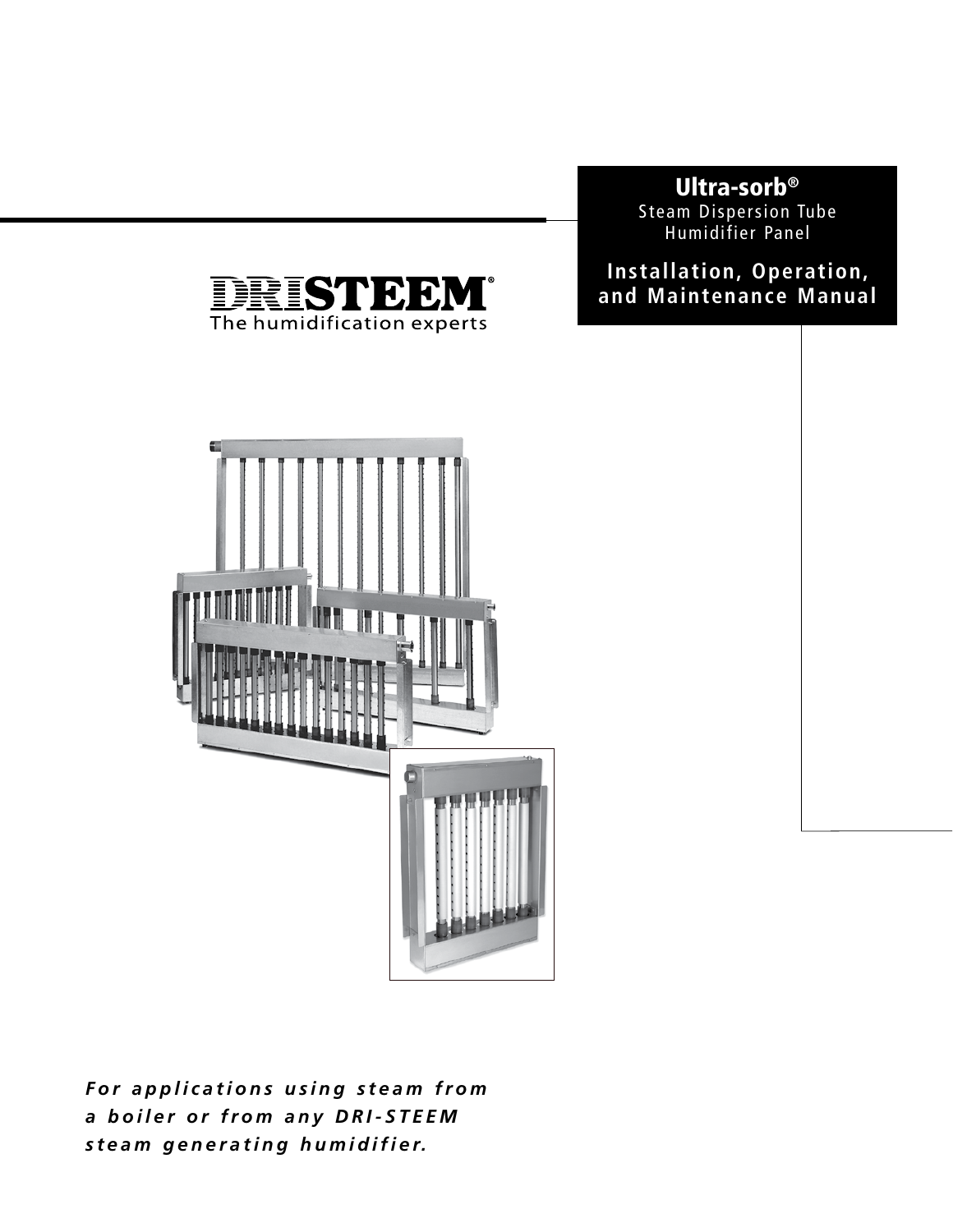# **Table of contents**

### **Overview**

### **Installation**

| Determine humidifier placement 11              |
|------------------------------------------------|
| Installation in a cold air stream  12          |
|                                                |
|                                                |
| Installation inside an air handling unit 15    |
| Supply and drain connections and dimensions 16 |
|                                                |
|                                                |
|                                                |
|                                                |

#### **Maintenance**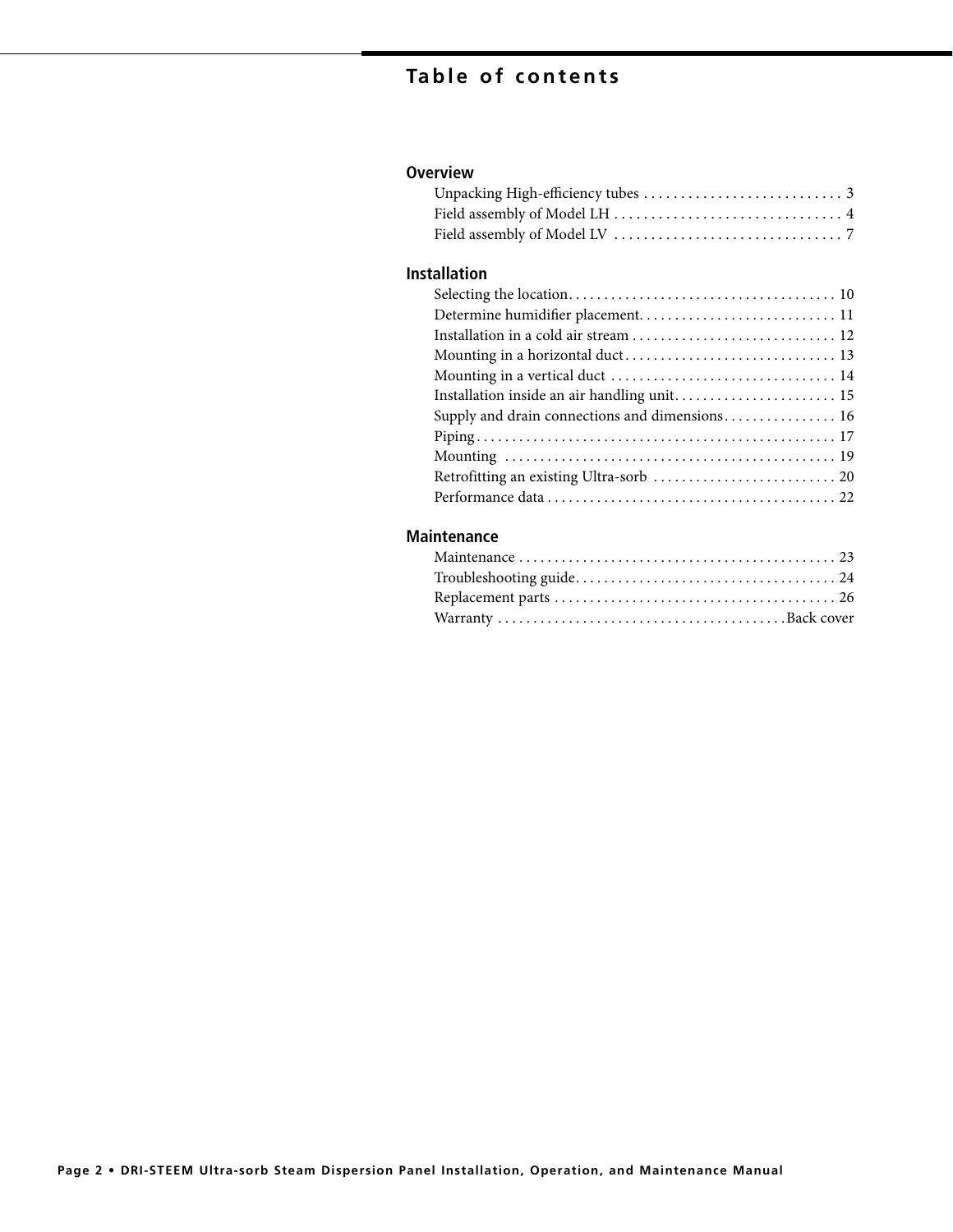## **Unpacking High-efficiency tubes**

**NOTE: If you have an Ultra-sorb without High-efficiency dispersion tubes (non-insulated tubes), please skip to the next page.**

#### **Unpacking**

- Remove the dispersion assembly from the shipping container; be careful not to bump or scrape the PVDF insulating material on the dispersion tubes.
- Some dispersion panels are shipped unassembled by customer request or by shipping necessity. Do not lay High-efficiency tubes across or under anything that could compress or damage the insulating material. Compressed insulating material has a reduced R-value.
- Avoid bumping or snagging the PVDF insulating material. Although PVDF is robust, rough handling can cause tears, which could negatively impact performance.
- Before start-up, remove the clear poly film by tearing it along the perforation. **Do not use a knife or sharp object to remove the poly film.**

### **C A U T I O N !**

The High-efficiency tubes are sleeved in clear poly film for protection during processing, shipping, and installation.

To prevent dirty insulating material, leave the clear poly film on until installation is complete.

Equally important, remove and discard the clear poly film before start-up by tearing it along the perforations.



#### **Figure 3-1: Ultra-sorb with the High-efficiency Tube option**



#### **High-efficiency Tube option**

Ultra-sorb dispersion assemblies with the High-efficiency Tube option are designed to produce significantly less dispersion-generated condensate and airstream heat gain, which reduces wasted energy by up to 85%. These improvements are accomplished by reducing the thermal conductivity of the tubes with 1/8" of polyvinylidene fluoride (PVDF) insulating material on the outside of the tubes. These assemblies require careful unpacking, installation, and handling. If your dispersion assembly has the High-efficiency Tube option, be sure to read this section carefully.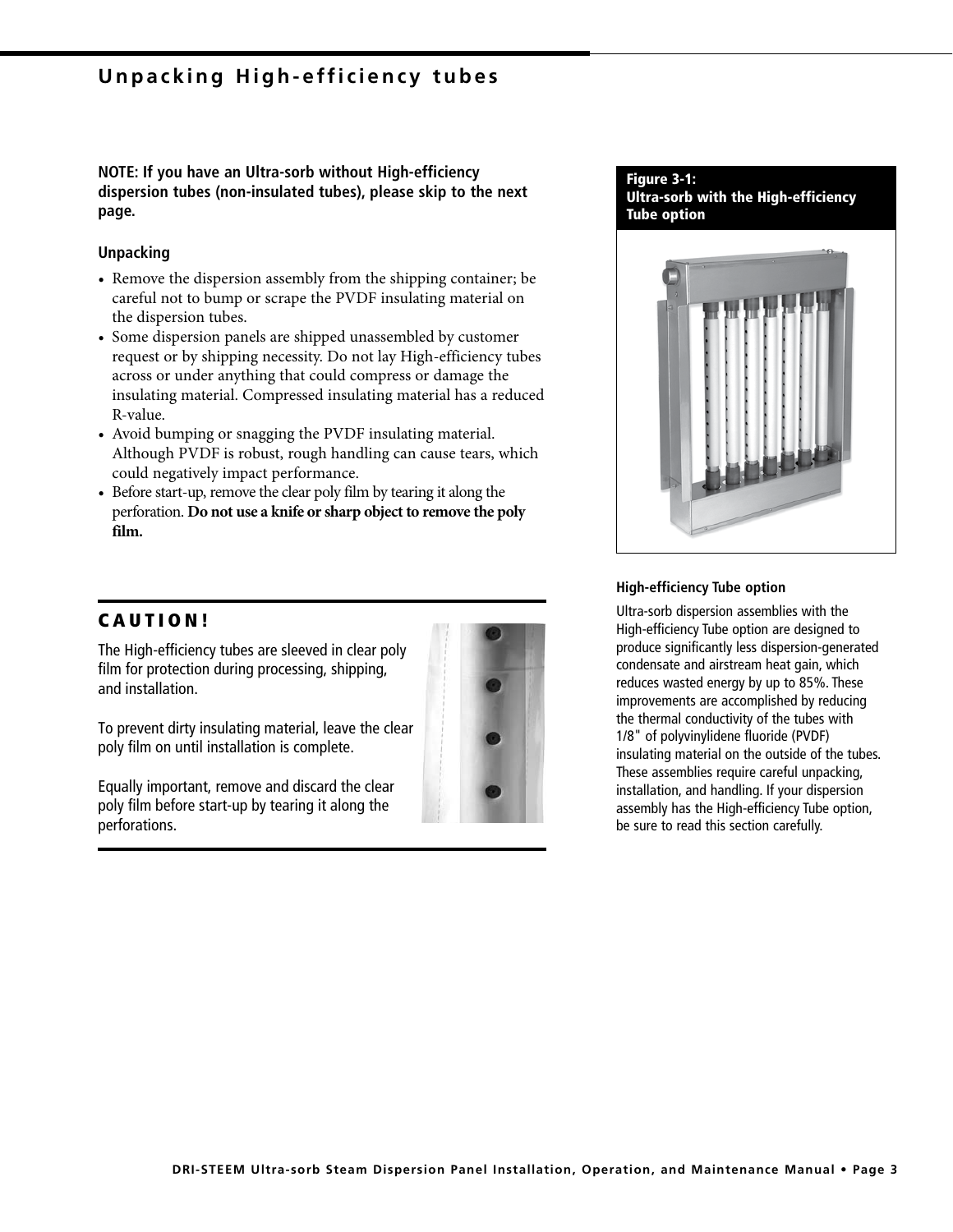## **Field assembly of Model LH**

| <b>Table 4-1:</b><br><b>Ultra-sorb Model LH components</b> |        |  |  |  |
|------------------------------------------------------------|--------|--|--|--|
| <b>Description</b>                                         | Qtv.   |  |  |  |
| Supply header assembly with shouldered<br>slip couplings   |        |  |  |  |
| Condensate header assembly                                 | 1      |  |  |  |
| Mounting flange                                            | 2      |  |  |  |
| Dispersion tubes with slip couplings                       | varies |  |  |  |
| $\frac{1}{4}$ - 20 x $\frac{3}{4}$ " bolt                  | 8      |  |  |  |
| $\frac{1}{4}$ - 20 nut                                     | 8      |  |  |  |
| 1/4 lock washer                                            | 8      |  |  |  |

#### **Please read instructions while assembling**

#### **STEP 1 - Unpack**

Unpack the Ultra-sorb components and verify that you have all items on the packing list.

Note that both the supply header assembly and the condensate header assembly have a <sup>34"</sup> half coupling drain connection on one end. This will be the lower end of the installed dispersion assembly. The supply header assembly has a steam inlet (nipple or tubing) on the end opposite the drain connection.

Arrange the components on a large, flat working surface, positioning them as indicated in Figure 4-1 (condensate header to the left, supply header to the right).

# **Figure 4-1: Ultra-sorb Model LH** Condensate header assembly Supply header assembly  $\sim$  Steam inlet Mounting flange  $\bullet$ Tubelet m Slip coupling with shoulder  $\bullet$ ¼" - 20 nut (8) Washer (8)  $\bullet$ ¼" - 20 nut (8) Dispersion tube Mounting flange Slip coupling without shoulder ¾" pipe thread coupling ¾" pipe thread coupling (DN 20) drain connection (DN 20) drain connection OM-238-1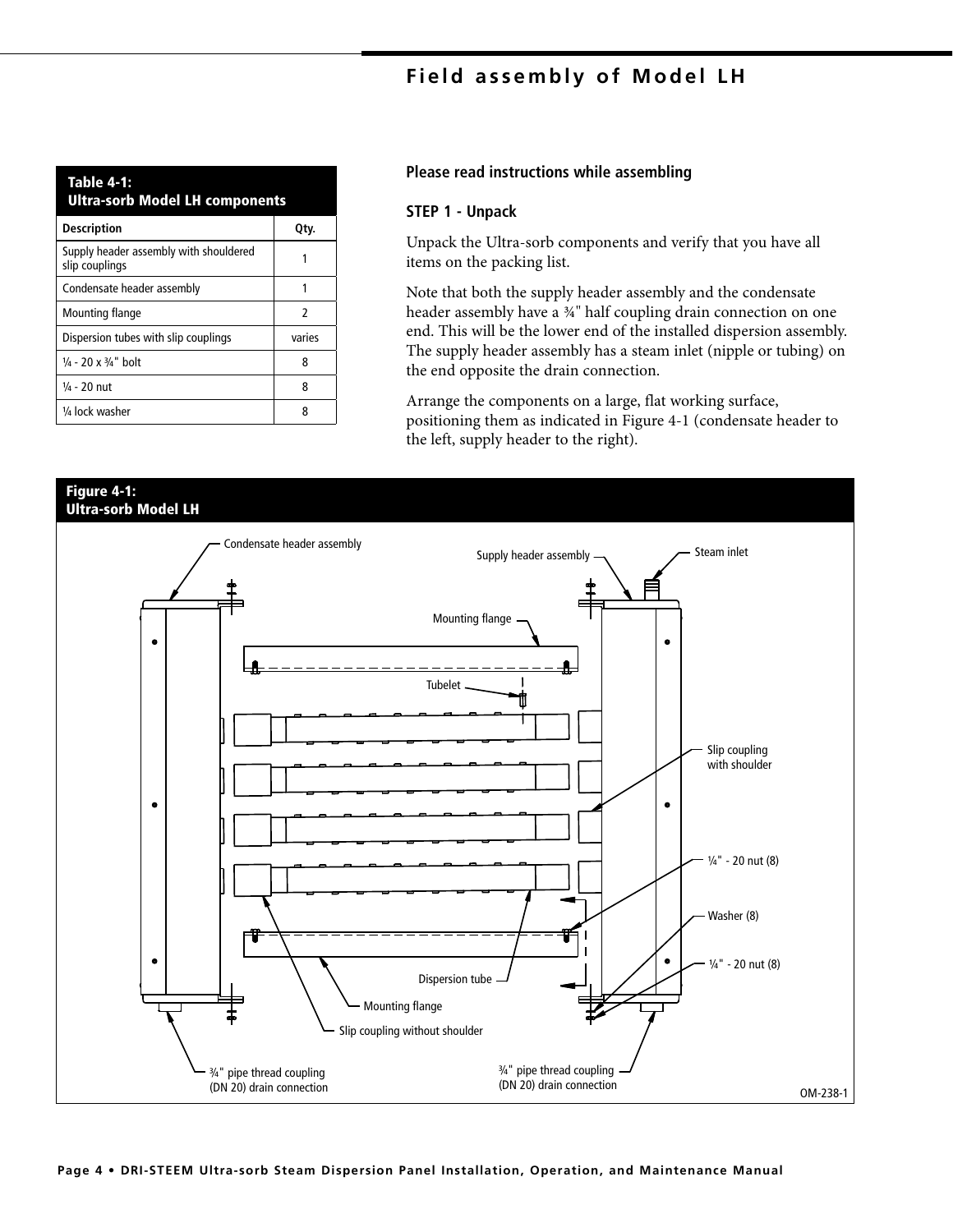### **Field assembly of Model LH**

#### **STEP 2 - Bolt the mounting flanges to the supply header assembly**

Refer to Figure 5-1 and 5-2.

Attach the two mounting flanges to the supply header assembly as indicated using ¼" - 20 bolts with the nuts finger tight.

#### **STEP 3 - Insert the dispersion tubes**

Refer to Figure 5-3. Insert the plain ends (no slip couplings) of the dispersion tubes into the slip couplings already mounted on the supply header assembly. The slip couplings are factory lubricated; if well aligned during insertion, no further lubrication should be needed. Push and twist the tube in until it bottoms out on the internal shoulder of the slip coupling (see Figure 5-4). **CAUTION!** Use care to avoid cutting the internal O-rings of the slip couplings.





#### **Figure 5-3: Dispersion tubes**





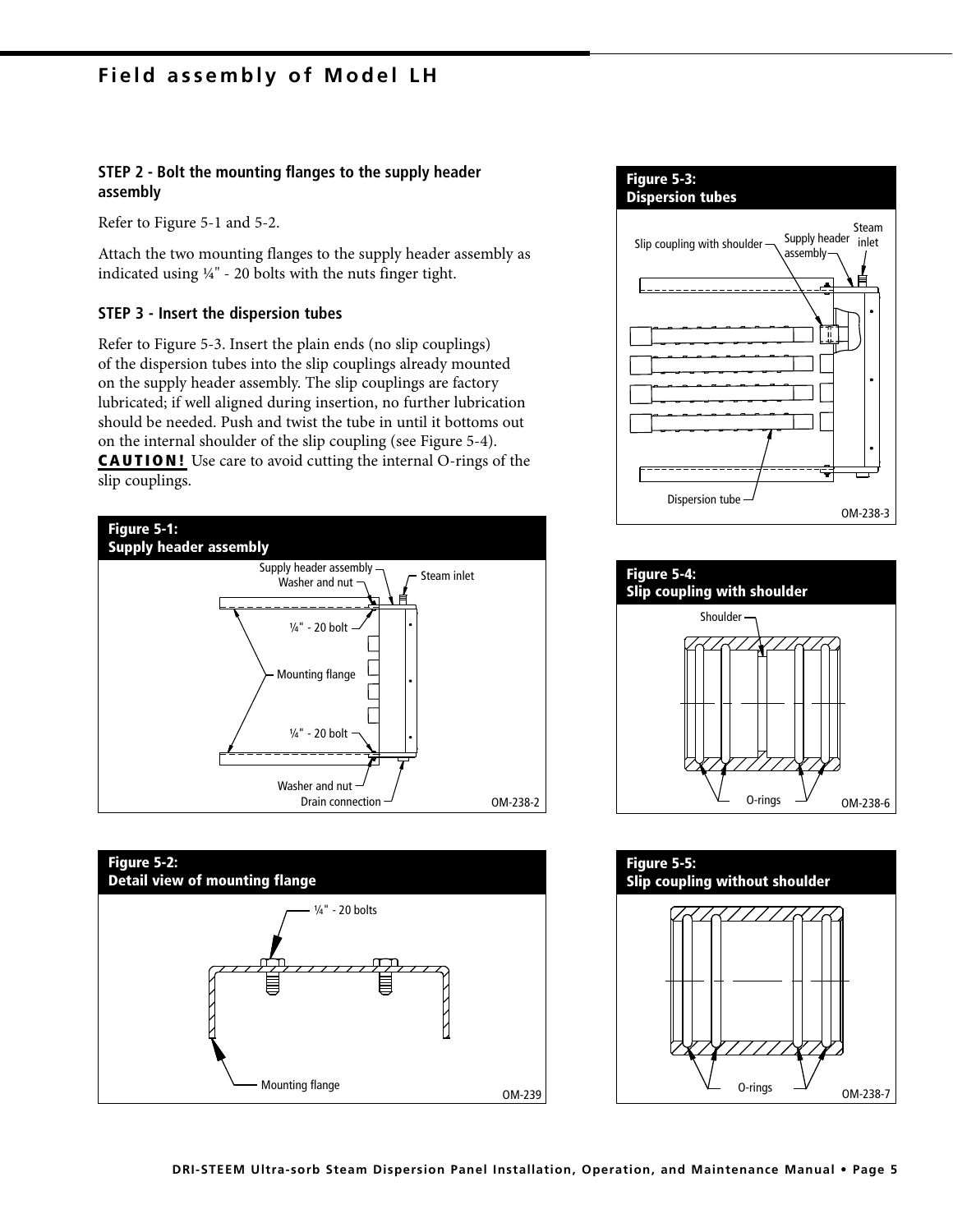### **Field assembly of Model LH**





#### **STEP 4 - Bolt the mounting flanges to the condensate header assembly**

Refer to Figure 6-1. Push the slip couplings onto the dispersion tubes flush with the tube ends. Make sure the drain connection is properly oriented. Attach the mounting flanges using ¼" - 20 bolts, and leave the nuts finger tight.

#### **STEP 5 - Slide the slip couplings onto the condensate header assembly and orient the tubelets**

**SUGGESTION:** Gripping the drain connection with vise grip pliers and applying a back and forth rolling motion to the header will assist in sliding the slip couplings into place.

Refer to Figure 6-2. It may be necessary to push and twist the slip couplings onto the condensate header. Again care must be taken to avoid cutting the internal O-rings. Slide the slip couplings on until they bottom out against the stop disc on the condensate header. The steam tubelets must be aimed so that they discharge the steam perpendicular to the airstream. Rotate the dispersion tubes as needed.

After tightening the ¼" - 20 bolts at all 4 corners, the Ultra-sorb panel is ready for installation. See page 10.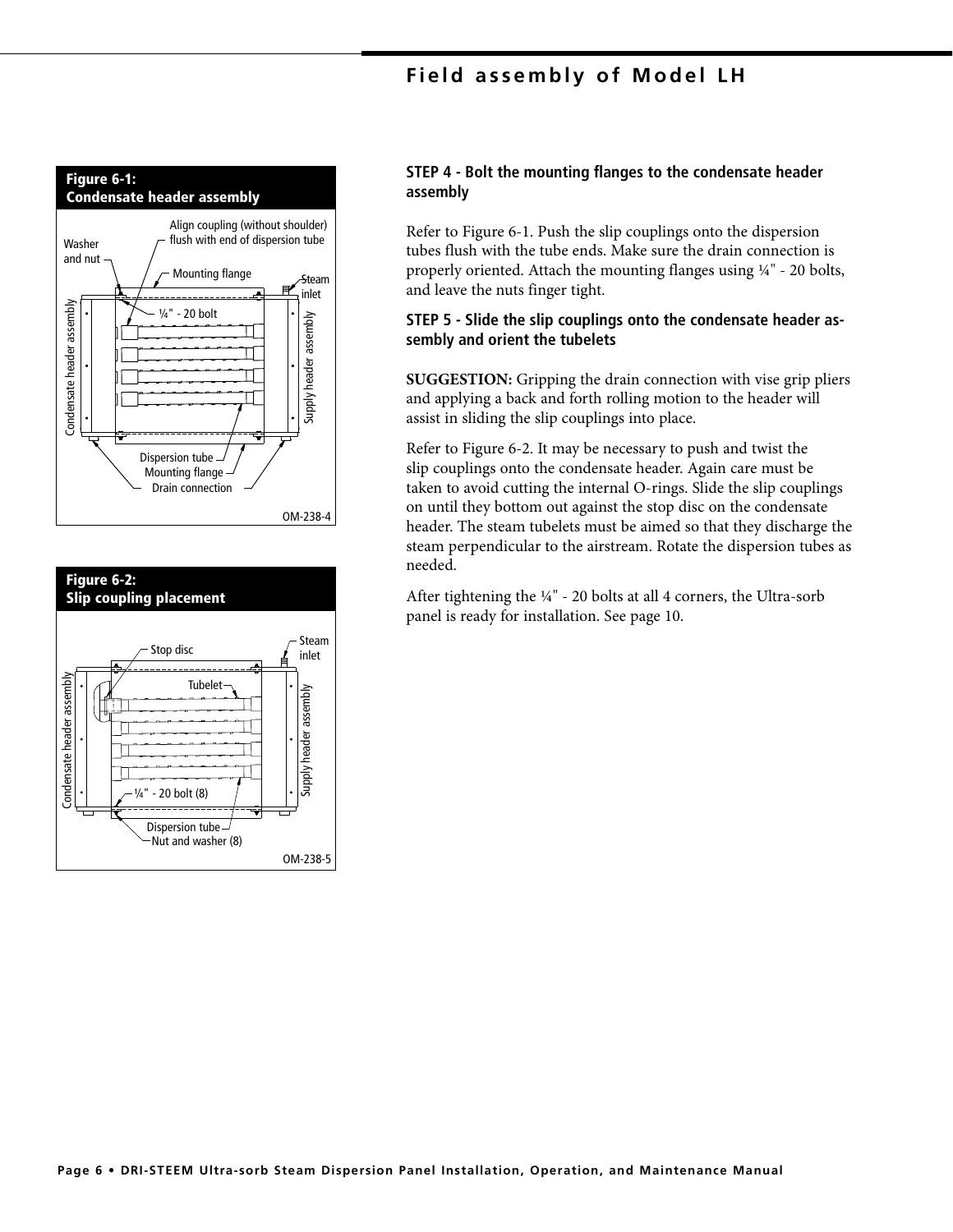### **Field assembly of Model LV**

#### **Please read instructions while assembling**

#### **STEP 1 - Unpack**

Unpack the Ultra-sorb components and verify that you have all items on the packing list.

Lay the components on a flat surface, and position the header assemblies as shown in Figure 7-1. Orient the condensate header assembly so the ¾" half coupling drain connection is to your left, and orient the supply header assembly so the steam inlet (nipple or tubing) is to your right.

| <b>Table 7-1:</b><br><b>Ultra-sorb Model LV components</b> |        |  |  |  |
|------------------------------------------------------------|--------|--|--|--|
| <b>Description</b>                                         | Qty.   |  |  |  |
| Supply header assembly with shouldered<br>slip couplings   | 1      |  |  |  |
| Condensate header assembly                                 | 1      |  |  |  |
| Mounting flange                                            | 2      |  |  |  |
| Dispersion tubes with slip couplings                       | varies |  |  |  |
| Condensate drain tube                                      |        |  |  |  |
| $\frac{1}{4}$ - 20 x $\frac{3}{4}$ " bolt                  | 8      |  |  |  |
| $\frac{1}{4}$ - 20 nut                                     | 8      |  |  |  |
| 1/4 lock washer                                            | 8      |  |  |  |

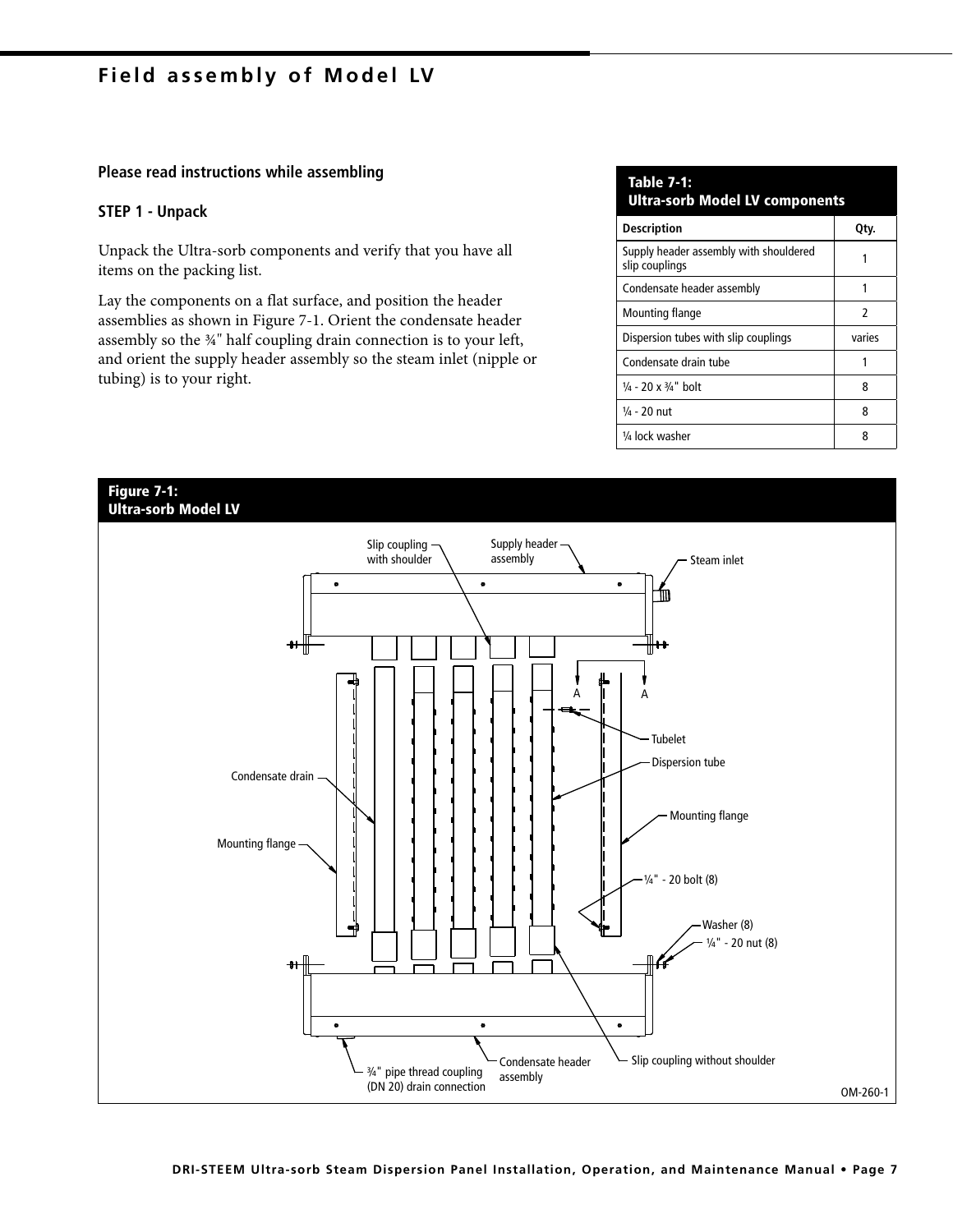## **Field assembly of Model LV**







#### **STEP 2 - Bolt the mounting flanges to the supply header assembly**

Refer to Figure 8-1 and 8-2. Attach the two mounting flanges as indicated using  $\frac{1}{4}$ " - 20 bolts with the nuts only finger tightened.

#### **STEP 3 - Insert the dispersion tubes**

Refer to Figure 8-4. Insert the plain ends (no slip couplings) of the dispersion tubes into the slip coupling already mounted on the supply header assembly. The slip couplings are factory lubricated; if well aligned during insertion, no further lubrication should be needed. Push and twist the tube in until it bottoms out on the internal shoulder of the slip coupling. See Figure 8-3.

**CAUTION!** Use care to avoid cutting the internal O-rings of the slip couplings.

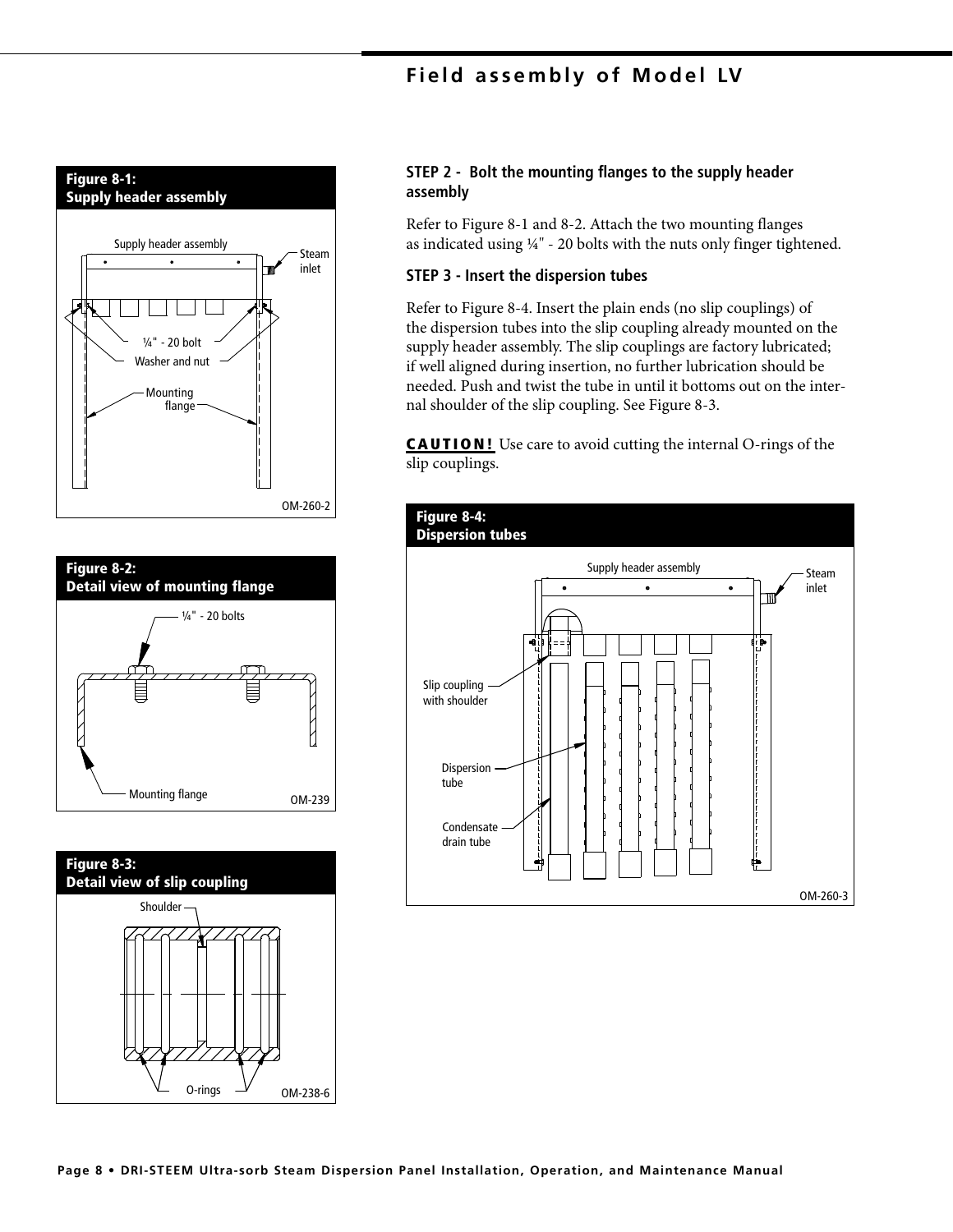### **Field assembly of Model LV**

#### **STEP 4 - Bolt the mounting flanges to the condensate header assembly**

Refer to Figure 9-1. Push the slip couplings onto the dispersion tubes flush with the tube ends. Make sure the drain connection is properly oriented. Attach the mounting flanges using ¼" - 20 bolts, and leave the nuts finger tight.

#### **STEP 5 - Slide the slip couplings onto the condensate header assembly and orient the tubelets**

**SUGGESTION:** Gripping the drain connection with vise grip pliers and applying a back and forth rolling motion to the header will assist in sliding the slip couplings into place.

Refer to Figure 9-2. It may be necessary to push and twist the slip couplings onto the condensate header. Again care must be taken to avoid cutting the internal O-rings. Slide the slip couplings on until they bottom out against the stop disc on the condensate header. The tubelets must be aimed so that they discharge the steam perpendicular to the airstream. Rotate the dispersion tubes as needed.

After tightening the ¼" - 20 bolts at all 4 corners the Ultra-sorb panel is ready for installation. See page 10.

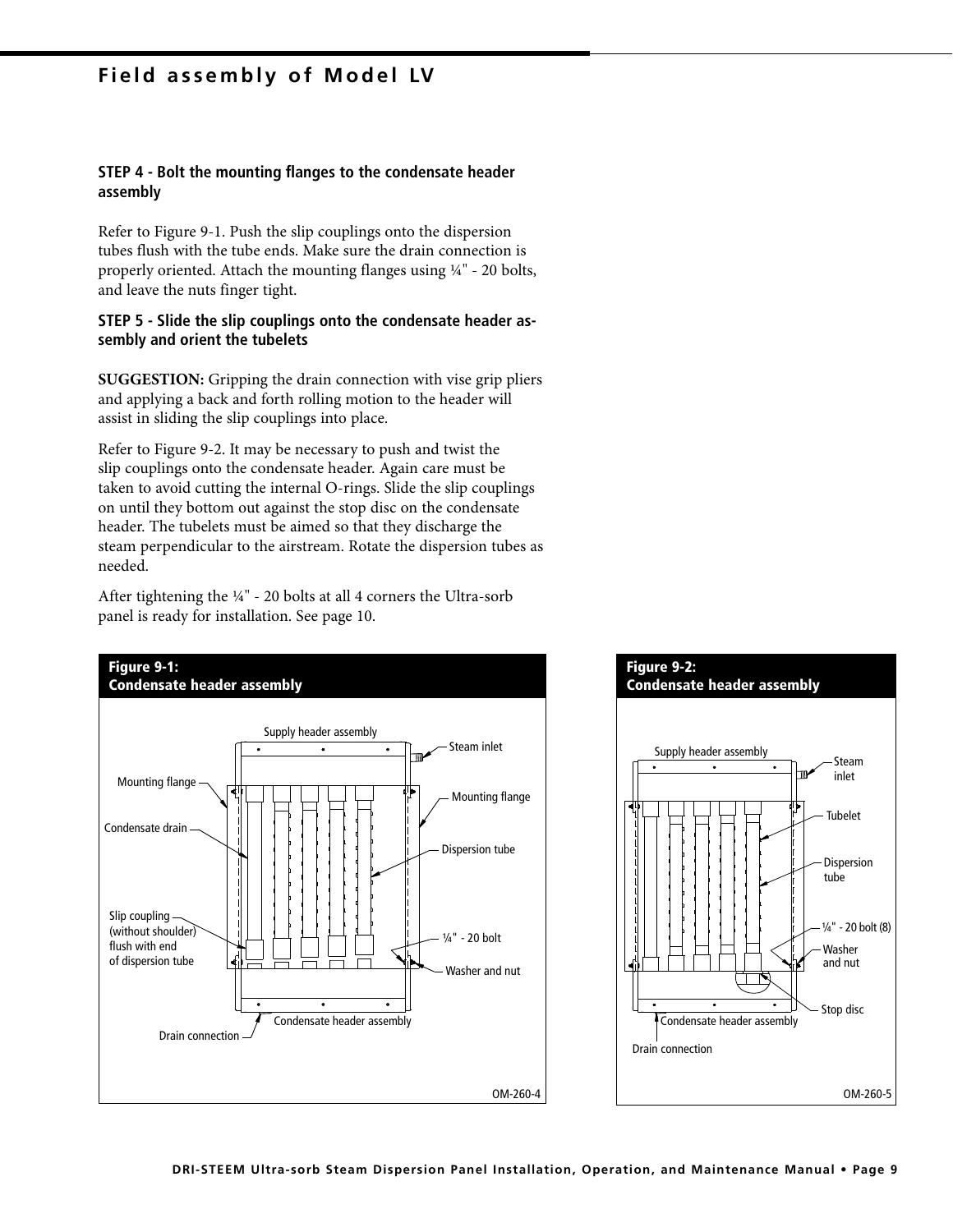#### **Selecting the location**

Ultra-sorb steam dispersion panels need a steam supply and a method for trapping and removing condensate. See supply and drain connections information on Page 16.

When selecting the location, first consideration should be given to rapid, thorough absorption of the steam. The warmest air will most readily absorb the steam.

The distance that unabsorbed steam will travel within a given airstream has been cataloged by DRI-STEEM. See Figure 22-2.

- A. You must install the Ultra-sorb panel in a location where the water vapor being discharged will be absorbed by the airstream.
- B. In general, place the Ultra-sorb panel where the air temperature is capable of absorbing steam being discharged without causing condensation at or after the unit. This will normally be downstream of the heating coil or where the air temperature is warmest.
- C. Do not place the Ultra-sorb panel in an outside air intake unless the air is tempered with a preheat coil.
- D. Do not place the Ultra-sorb panel too near to the entrance of a high-efficiency filter. The filter will remove the visible moisture and become waterlogged. See Note 3 on page 22 for absorption (non-wetting) distance.
- E. Do not place the Ultra-sorb panel where discharged visible mist will impinge directly on a metal surface.

**Note:** To prevent leakage, use HVAC caulking or a similar weather sealant to seal all places where the Ultra-sorb installation hardware and fittings penetrate the wall of the duct.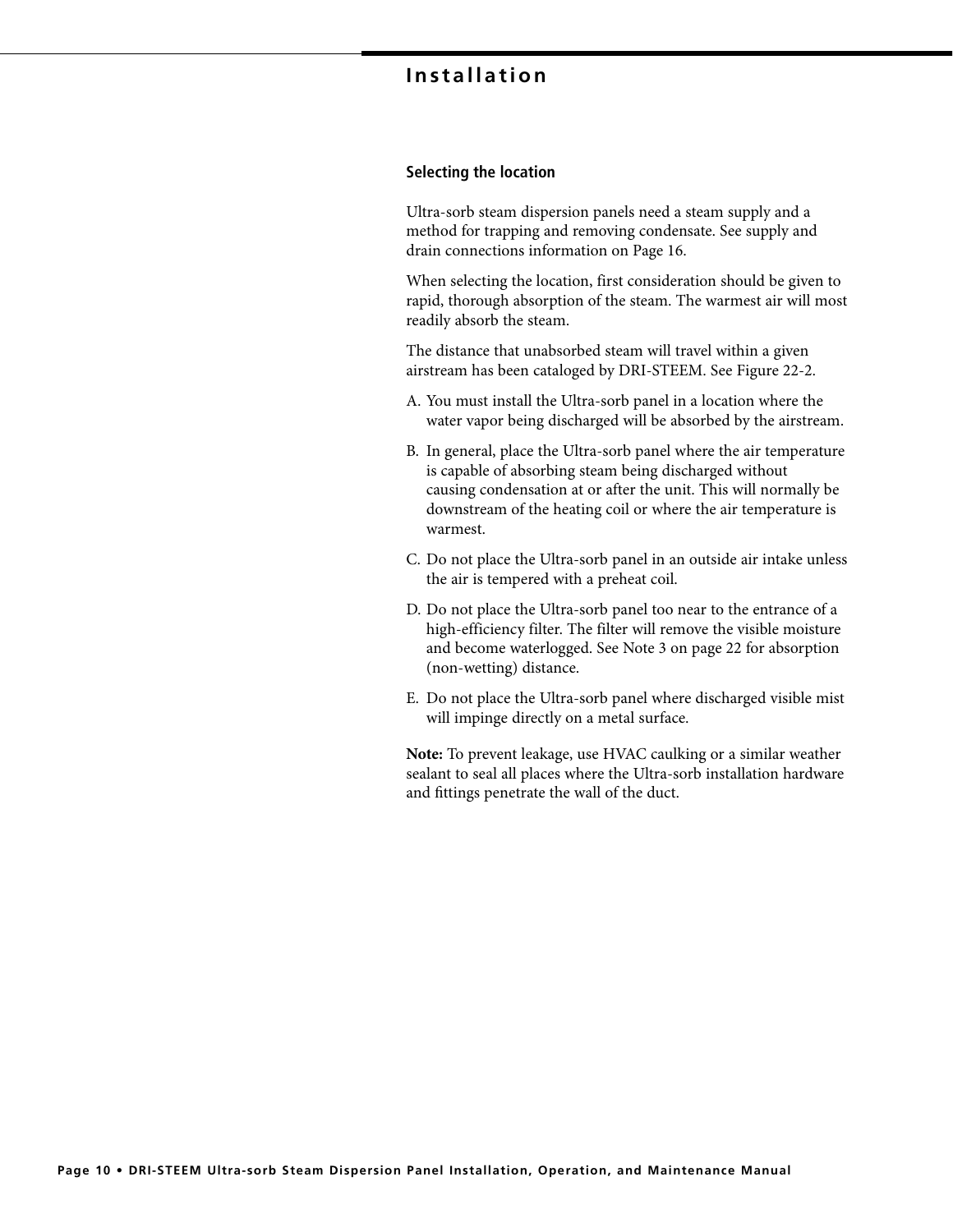#### **Determine humidifier placement**

Check available non-wetting distance, and review the recommendations in Figure 11-1. Dispersed steam must be absorbed into the airflow before it comes in contact with duct elbows, fans, vanes, filters, or any object that can cause condensation and dripping.

#### **Placement in an air handling unit**

- **Location A is the best choice.** Installing downstream of heating and cooling coils provides laminar flow through the dispersion unit; plus, the heated air provides an environment for best absorption.
- **Location B is the second-best choice.** However, in changeover periods, the cooling coil will eliminate some moisture for humidification.
- **Location C is the third-best choice.** Air leaving a fan is usually very turbulent and can cause vapor to not absorb at the expected absorption distance. Allow for more absorption distance if installing downstream of a fan.
- **Location D is the poorest choice.** The cooler air at this location requires an increased absorption distance.



# **Figure 11-1:**

mc\_092507\_1530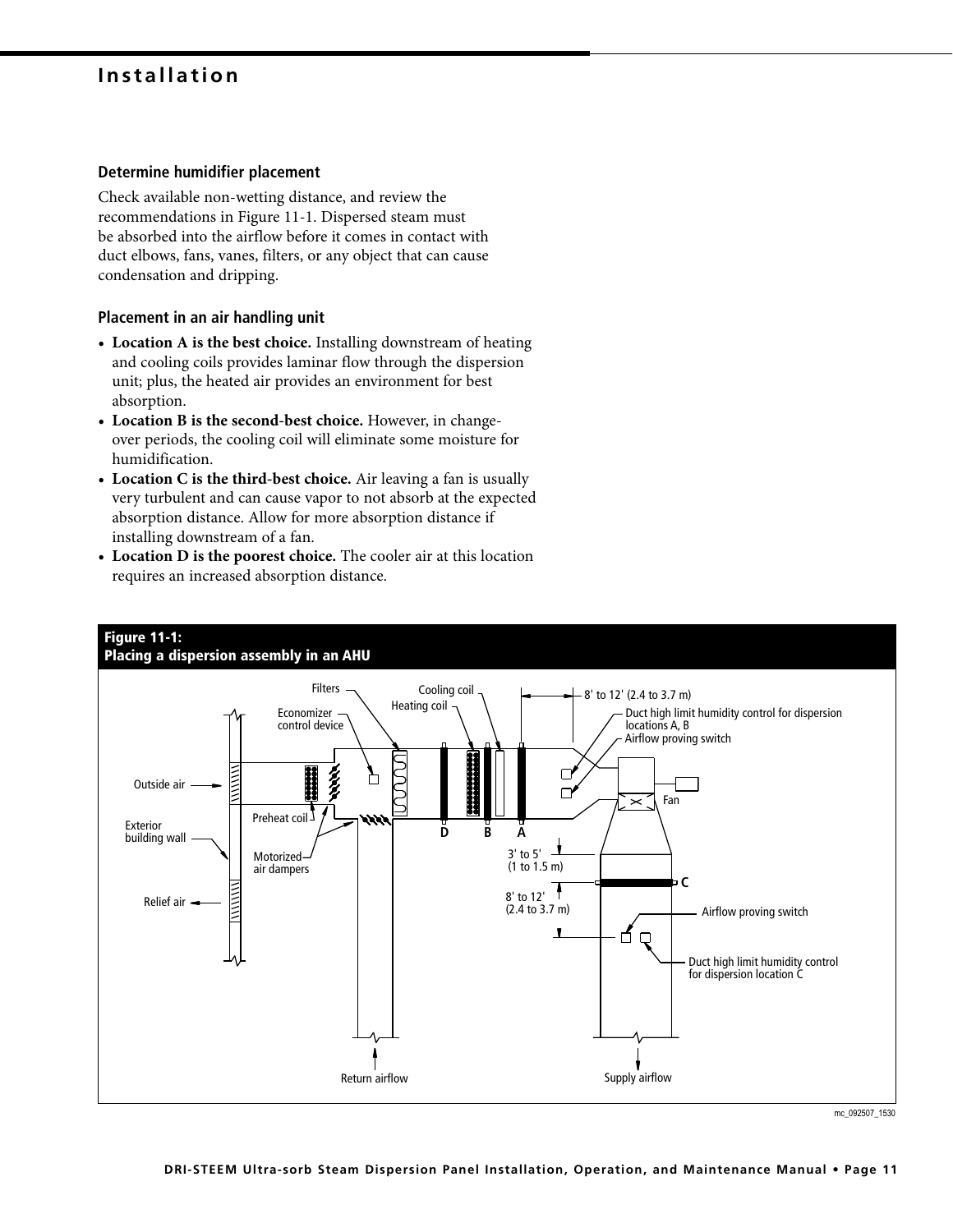





#### **Installation in a cold air stream**

When a humidifier is installed in a duct that will carry cold air periodically, determine the dew point temperature.

If the psychrometric chart reveals that saturation may occur, protection should be provided. A high limit humidistat or thermostat set to cut off the humidifier at a safe temperature can be used for this purpose.

#### **Placement upstream of an elbow or duct split**

Due to the rapid steam absorption performance of the Ultra-sorb panels, installation upstream from elbows or duct splits can be done with confidence. However, all mechanical equipment is subject to accidental failure. Therefore, if the installation is above expensive or irreplaceable objects, a galvanized drip pan should be installed to prevent accidental spillage. See Figure 12-3.

#### **Installation above valuable equipment**

Water piping and humidifiers should not be installed above expensive equipment. A leaking water pipe, condensation, or other accidental water spillage could cause serious damage to the equipment below.

When such an installation cannot be avoided, install a galvanized drip pan under the humidifier, valve, etc. to catch and drain away the spill.

The condensate from the Ultra-sorb panel should be piped as shown on Page 16 and should not be discharged into the pan.

#### **Recirculation unit**

In an application where no duct system exists, or if the duct air is too cool for proper humidity absorption, a recirculation fan can be used. The fan circulates room temperature air across the humidifier and discharges humidified air into the space. Select the air discharge point carefully to avoid condensation on surfaces of the building or equipment. See Figure 12-4.

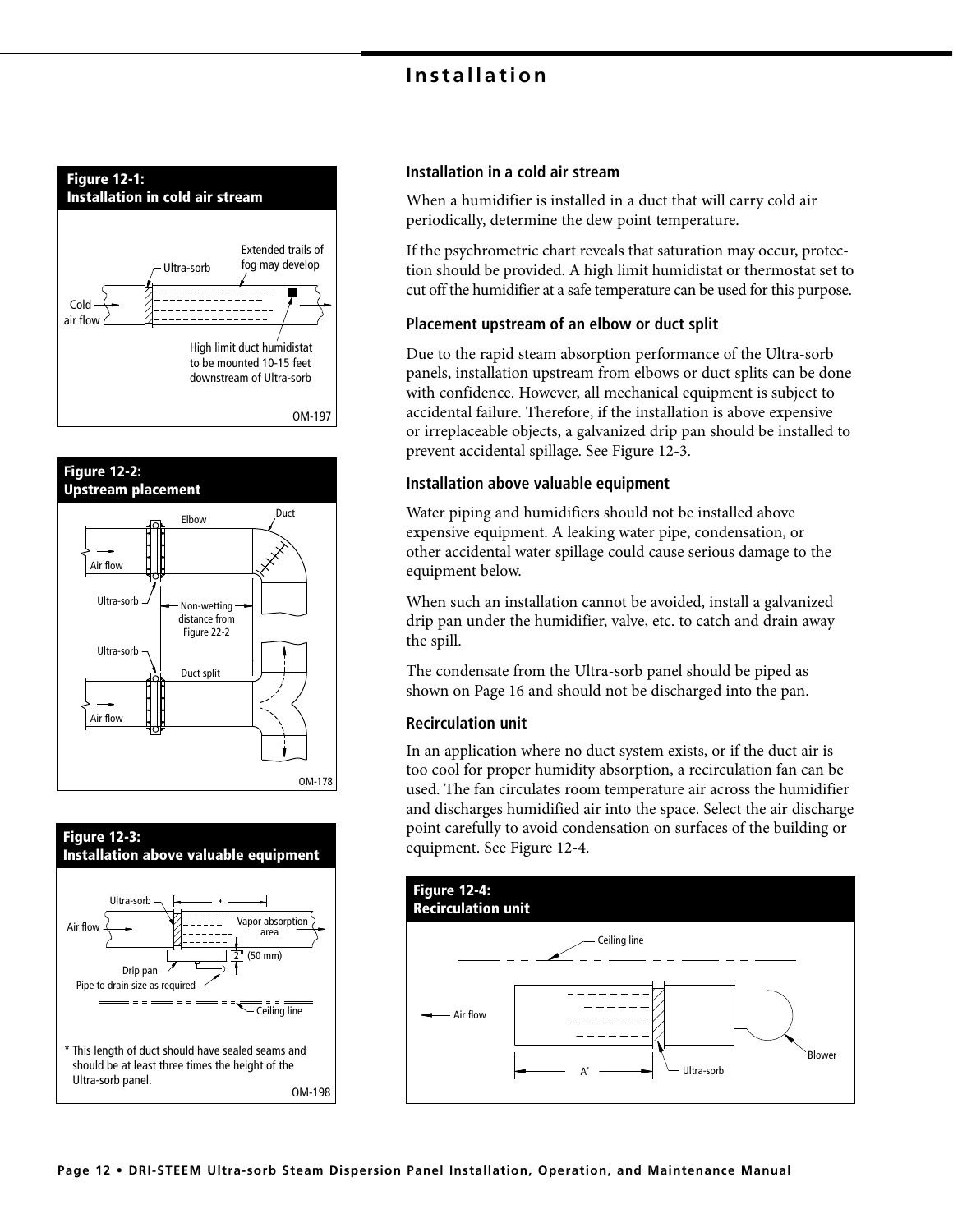#### **Mounting in a horizontal duct**

The Ultra-sorb panel is contained within a mounting frame. A mounting flange 1½" (38 mm) wide is provided on all four sides of the unit. The 1½" (38 mm) wide portion of the header enclosure is intended to be a mounting flange. See Figures 13-1 and 13-2. A matching flange or metal frame is required on the ductwork for connection to the Ultra-sorb flanges. The recommended fastener is a #12 x ¾" self-drilling and tapping screw, spacing not to exceed 12" (305 mm). If an angle-iron frame is provided on the duct section, a longer screw may be required. **Note: To avoid puncturing the header, screw penetration into the header enclosure should not exceed ¾" (20 mm).**





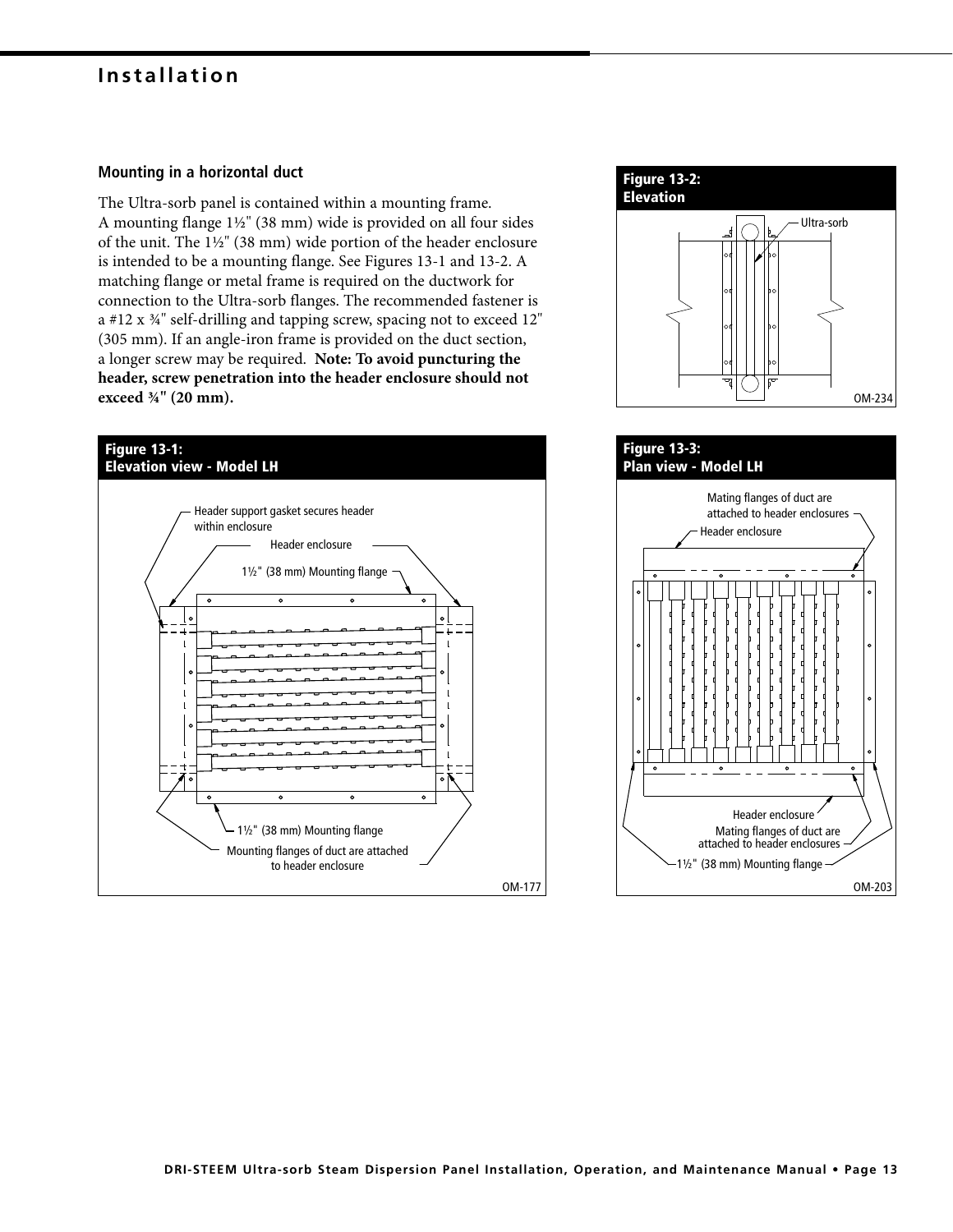



#### **Mounting in a vertical duct**

Vertical airflow Ultra-sorb panels must be ordered for this application. Headers and tubes are pitched to accommodate vertical mounting. The Ultra-sorb panel is contained within a mounting frame. A mounting flange 1½" (38 mm) wide is provided on all four sides of the unit. The 1½" (38 mm) wide portion of the header enclosure is intended to be a mounting flange. See Figure 14-3. A matching flange or metal frame is required on the ductwork for connection to the Ultra-sorb flanges. The recommended fastener is a #12 x ¾" self-drilling and tapping screw, spacing not to exceed 12" (305 mm). If an angle-iron frame is provided on the duct section, a longer screw may be required. **Note: To avoid puncturing the header, screw penetration into the header enclosure should not exceed ¾" (20 mm).**

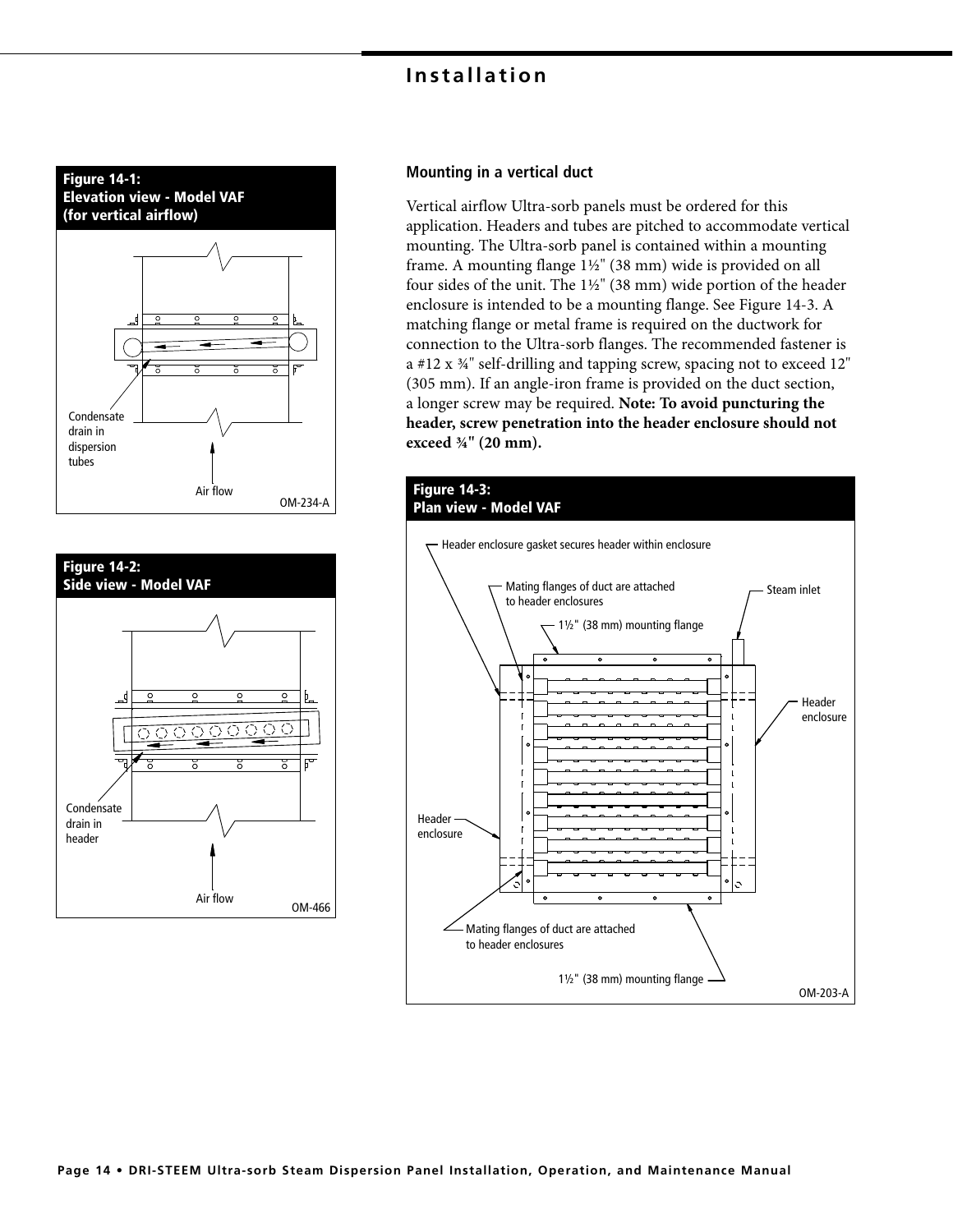#### **Installation inside an air handling unit**

See placement recommendation in Figure 11-1.

The metal support frame should be anchored to the air handler casing. Recommended fasteners for mounting the Ultra-sorb to a metal support frame are ¼ - 20 nuts and bolts or #12 self drilling and tapping screws. Due to the possible forces exerted on this application, DRI-STEEM recommends fastener spacing not to exceed 6" (150 mm). On larger Ultra-sorb installations, vertical channels may be required on both the inlet and outlet ends of the humidifier to provide proper support. See Figure 15-2.



| <b>Figure 15-2:</b><br><b>Vertical channels</b>                                                                          |
|--------------------------------------------------------------------------------------------------------------------------|
| Air flow<br>Side blank-off<br>Mounting channel (Typ)<br>Blank-off plate $\neg$                                           |
|                                                                                                                          |
| Additional mounting support channels<br>required on larger Ultra-sorb units<br>Air handler casing<br>Steam supply header |
| OM-199                                                                                                                   |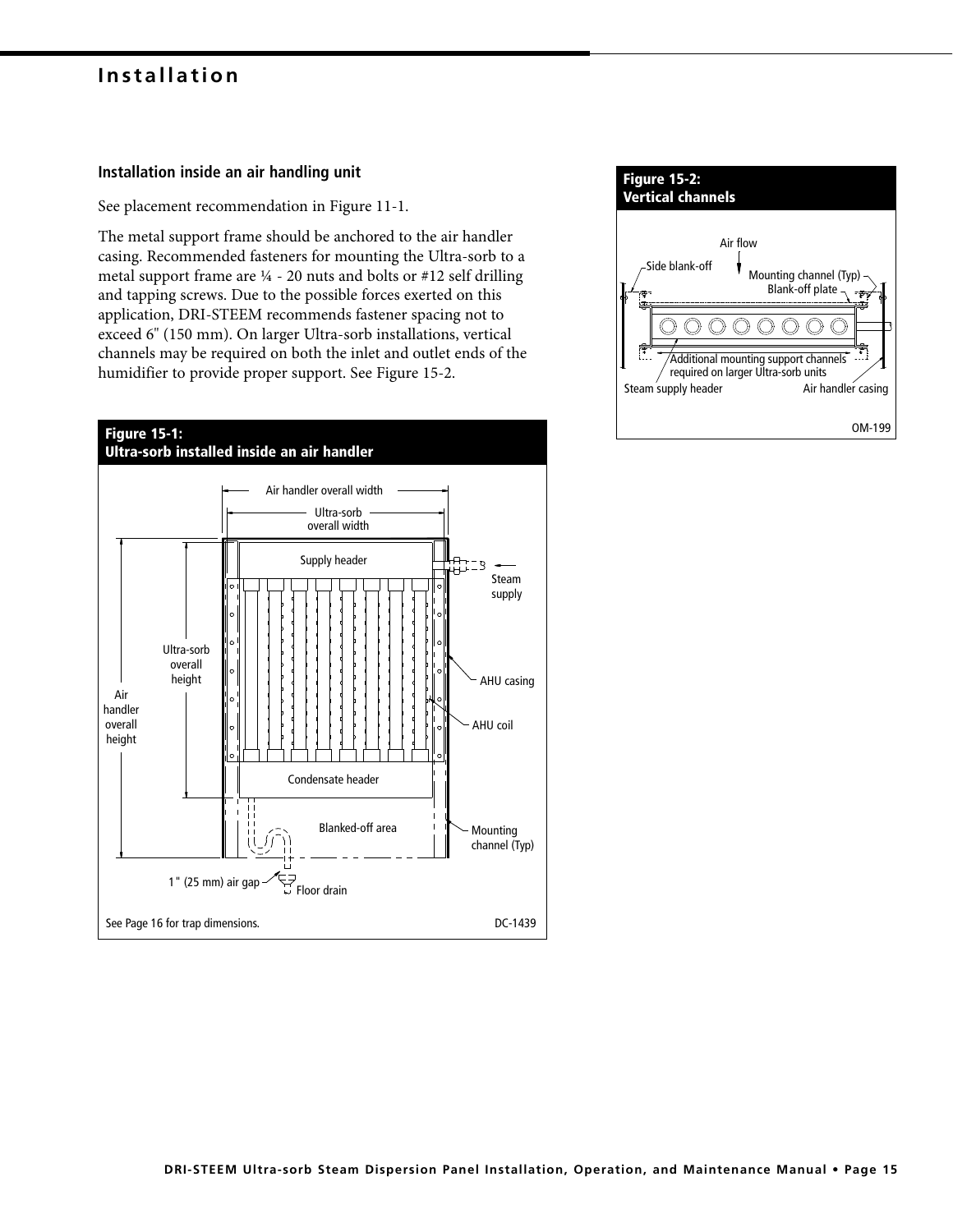## **Supply and drain connections and dimensions**







#### **Note:**

The Ultra-sorb must be installed with the drain connection at an elevation that permits gravity drainage. For lifting condensate, use a condensate pump rated for your application. Pumps are rated by fluid temperature, head (pressure), and flow (gpm). Contact your local DRI-STEEM representative for pump selection.

mc\_082107\_1139

|                                                   |                      | Evaporative steam                             | Pressurized steam                              |                                               |
|---------------------------------------------------|----------------------|-----------------------------------------------|------------------------------------------------|-----------------------------------------------|
|                                                   | Standard             | Clean-steem                                   | Standard                                       | Clean-steem                                   |
| P-trap water seal<br>(See Figure 16-2)            | Drop: 6"<br>Seal: 5" | Stainless steel<br>Drop: 6"<br>Seal: 5"       | Recommended<br>method<br>Drop: 8"<br>Seal: 10" | Stainless steel<br>Drop: 8"<br>Seal: 10"      |
| F&T trap<br>(See Figure 16-3)                     | No                   | No                                            | Alternate<br>method *<br>Drop: 12"<br>Drip: 4" | No                                            |
| <b>Inverted bucket</b><br>trap                    | No                   | No                                            | No                                             | No                                            |
| Stainless steel<br>No<br>No<br>thermostatic trap  |                      | No                                            | No                                             |                                               |
| Condensate to<br>Yes<br>Yes<br>open drain         |                      |                                               | Yes                                            | Yes                                           |
| Condensate return<br>by condensate<br>Yes<br>pump |                      | Yes<br>stainless<br>steel pump<br>recommended | Yes                                            | Yes<br>stainless<br>steel pump<br>recommended |
| Condensate return<br>to humidifier by<br>gravity  | Yes                  | Yes                                           | <b>NA</b>                                      | <b>NA</b>                                     |
| Condensate return<br>to boiler via return<br>line | <b>NA</b>            | <b>NA</b>                                     | No                                             | No                                            |

**\*** Provide 18" vertical clearance for future P-trap substitution if required.

## **Figure 16-1: Connection to a boiler (pressurized steam applications)**

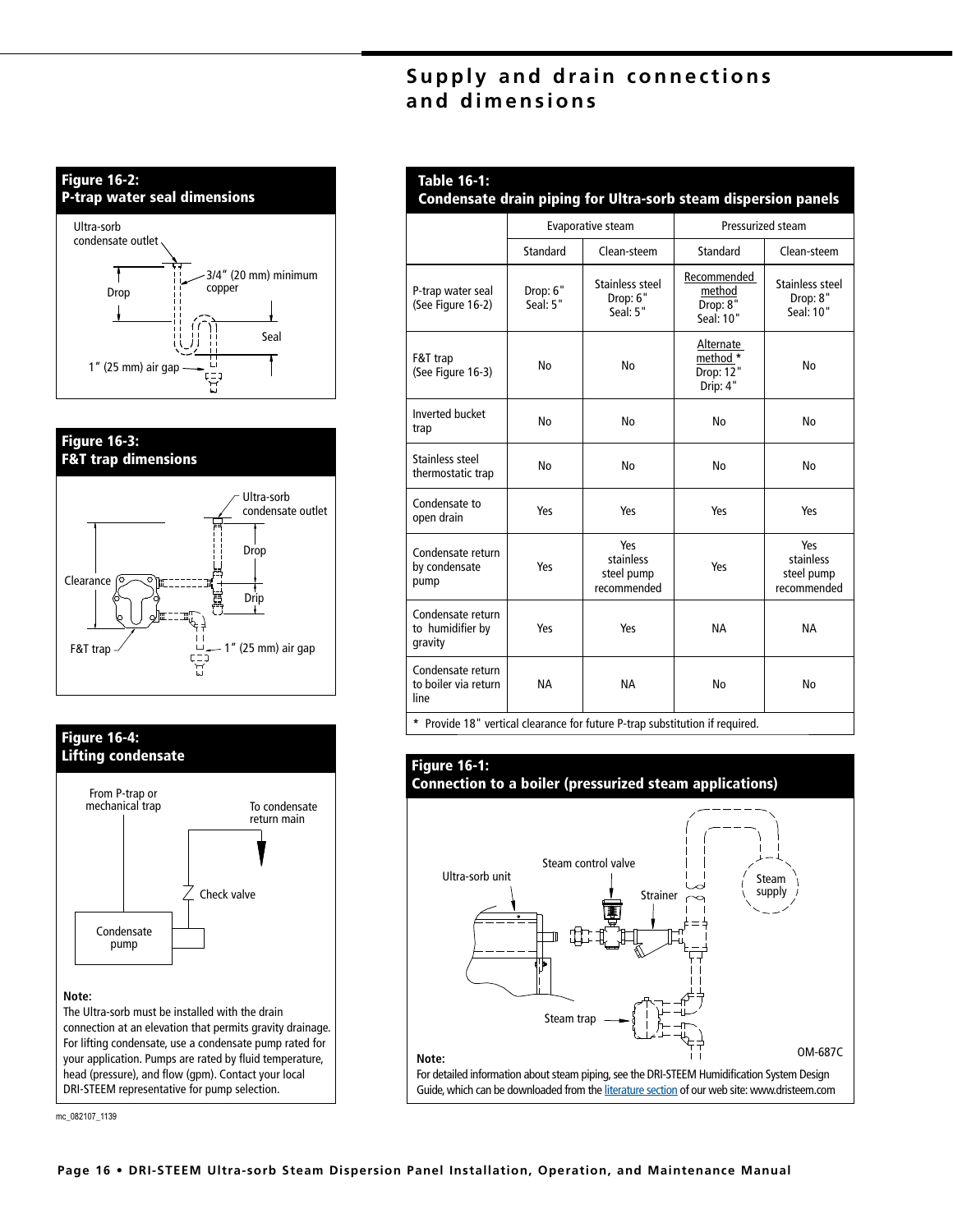# **Piping**

#### **Steam from a boiler**

Ultra-sorb panels for boiler steam have a threaded pipe nipple that extends outside the framework for a steam supply connection. The steam supply line should be dripped immediately ahead of the steam valve through a steam trap.

**Recommended drip trap type:** (See Page 16 for trap dimensions)

Low pressure: Less than 15 psi — Float and Thermostatic (F&T) High pressure: More than 15 psi — Inverted Bucket Install wye strainer ahead of the steam valve.

Two ¾" (20 mm) F&T traps, one for each header, are required on the horizontal dispersion tube (Model LH) Ultra-sorb. One float and thermostatic trap is required on the lower header of the vertical tube (Model LV) Ultra-sorb.

- 1. To ensure driest steam, take the humidifier steam supply off the top of the steam main (instead of side or bottom).
- 2. An air flow proving switch is recommended to prevent the steam valve from opening if air is not moving in the duct.
- 3. To prevent over saturation when duct air is cooler than 70 °F (21 °C), high limit (duct mounted) humidistat at least 15 feet (4.5 m) downstream and set at 80-90% is recommended.
- 4. Steam from the dispersion tube tubelets must be discharged at right angles to the airstream for best non-wetting results.



| <b>Table 17-2:</b><br><b>O.D. of pipe and tubing</b> |                         |                  |                      |                 |
|------------------------------------------------------|-------------------------|------------------|----------------------|-----------------|
| Nom.<br>Dia.                                         | <b>Standard</b><br>pipe | Tubing<br>copper | Tubing<br><b>SST</b> | I.D. of<br>hose |
| $1\frac{1}{4}$<br>$(30 \text{ mm})$                  | 1.660                   | 1.375            |                      |                 |
| $11/2$ "<br>$(38$ mm $)$                             | 1.900                   | 1.625            | 1.500                | 1.50            |
| 2"<br>$(50$ mm $)$                                   | 2.375                   | 2.125            | 2.000                | 2.00            |
| $2\frac{1}{2}$ "<br>$(65$ mm $)$                     | 2.875                   | 2.625            | 3.000                | 3.00            |
| Note: Pipe thread and flange tubing adapters         |                         |                  |                      |                 |

are available from DRI-STEEM.

### **Table 17-1: Maximum steam carrying capacity and length of interconnecting vapor hose, tubing, and pipe\* Vapor hose††† Copper or stainless steel tubing and Schedule 40 steel pipe Hose I.D. Maximum capacity Maximum length\*\* Tube or pipe size\*\*\* Maximum capacity Maximum developed length†** inches | DN | Ibs/hr | kg/h | ft | m | inches | DN | Ibs/hr | kg/h | ft | m 1½ | 40 | 150 | 68 | 10 | 3 | 1½ | 40 | 150 | 68 | 20 | 6 2 50 250 113 10 3 2 50 220 100 30 9 3†† 80†† 450 204 80 24 4†† 100†† 750 340 100 30 5†† 125†† 1400 635 100 30 6†† 150†† 2300 1043 100 30 Based on total maximum pressure drop in hose, tubing, or piping of 5" wc (1244 Pa)

\*\* Maximum recommended length for vapor hose is 10' (3 m). Longer distances can cause kinking or low spots.

To minimize loss of capacity and efficiency, insulate tubing and piping.

† Developed length equals measured length plus 50% of measured length to account for pipe fittings.

†† Requires flange connection

††† When using vapor hose, use DRI-STEEM vapor hose for best results. Field-supplied hose may have shorter life and may cause foaming in the evaporating chamber resulting in condensate discharge at the dispersion assembly. Do not use vapor hose for outdoor applications.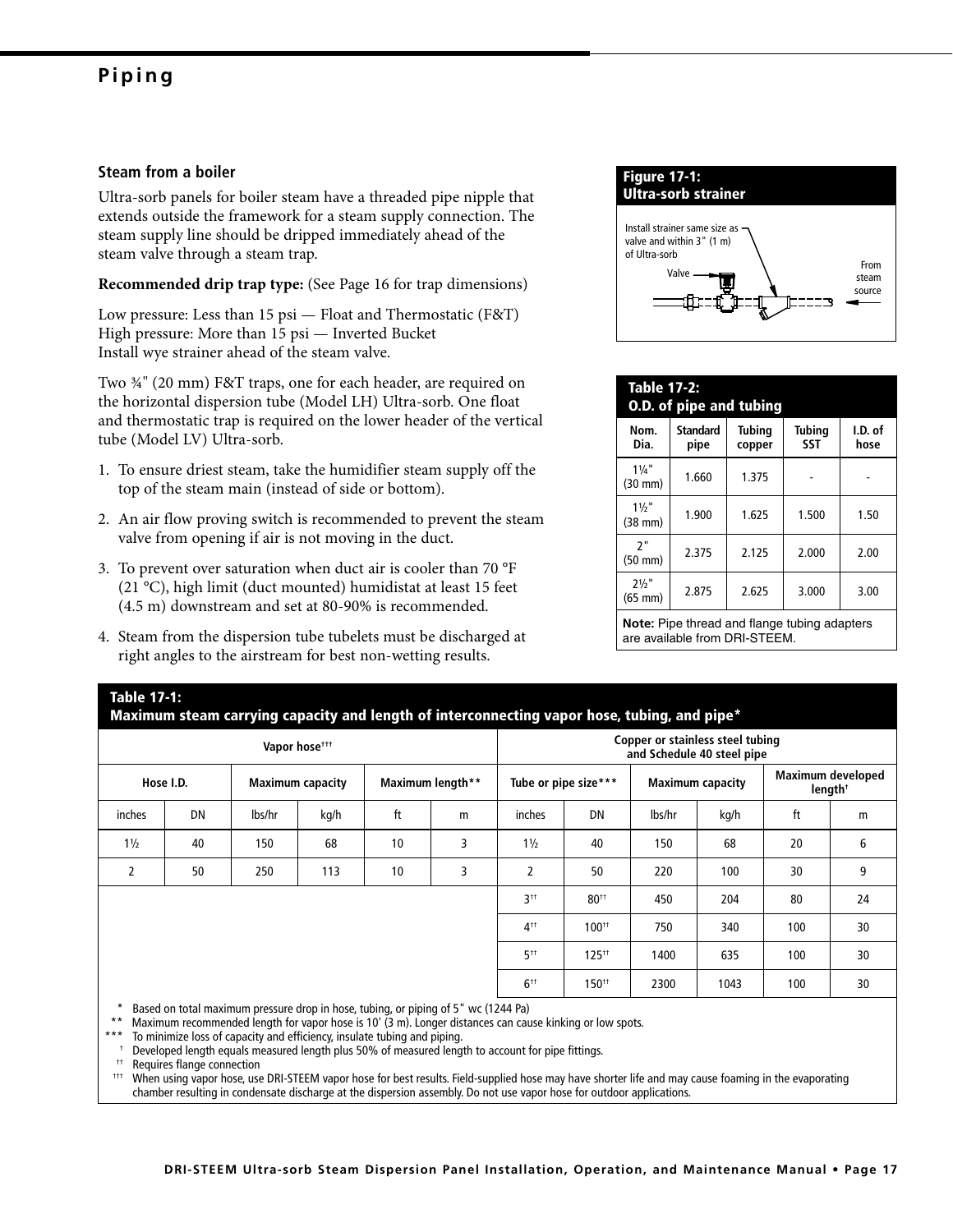# **Piping**







#### **Steam from an evaporative humidifier**

#### **Hard pipe or tubing**

Standard steam hose connections on DRI-STEEM evaporative humidifiers are 1½" (38 mm) stainless steel tubing. Two inch tubing connections are available as an option on higher capacity evaporative units. Hose cuffs are available for connecting hard pipe to the tubing connection on the vaporizing humidifier and to the Ultra-sorb (see Figure 18-2). If specified, DRI-STEEM can also provide threaded connections on the vaporizing humidifier and on the Ultra-sorb (see Figure 18-3).

When non-threaded pipe is used, connections at both ends are completed with rubber vapor hose. Due to the difference in O.D. of pipe and tubing compared to I.D. of hose, multiple hose clamps may be required.

#### **Vapor hose**

• Support vapor hose to prevent sags or low spots, and pitch at least 2" (50 mm/m) per foot back to the humidifier.

#### **Vapor rigid piping**

- Pitch at least 2" (165 mm/m) per foot back to the humidifier.
- 90° elbows are not recommended. Use two 45° elbows one foot apart (see Figures 18-2 and 18-3).

Failure to follow the above recommendations may result in excessive back pressure on the vaporizing humidifier. This may lead to loss of water seal or leaking gaskets. When the distance between the Ultra-sorb and the vaporizing humidifier exceeds 20 feet (6 m), consult the factory for special recommendations.

- Thin wall tubing will heat up with less start up heat loss than heavy wall pipe.
- Insulating the tubing or piping will reduce the loss in output caused by condensation in the tubing or piping.

#### **Condensate Drainage**

Since Ultra-sorb panels operate with virtually zero internal pressure, condensate cannot be piped directly into a return main. It must be wasted to a floor drain or piped into a small condensate pump and returned to the steam source.

To prevent steam from escaping down the drain line, install a water seal or steam trap in the drain line. The water seal must be of sufficient height to contain the pressure in the humidifier.

**See Page 16 for trap dimensions.**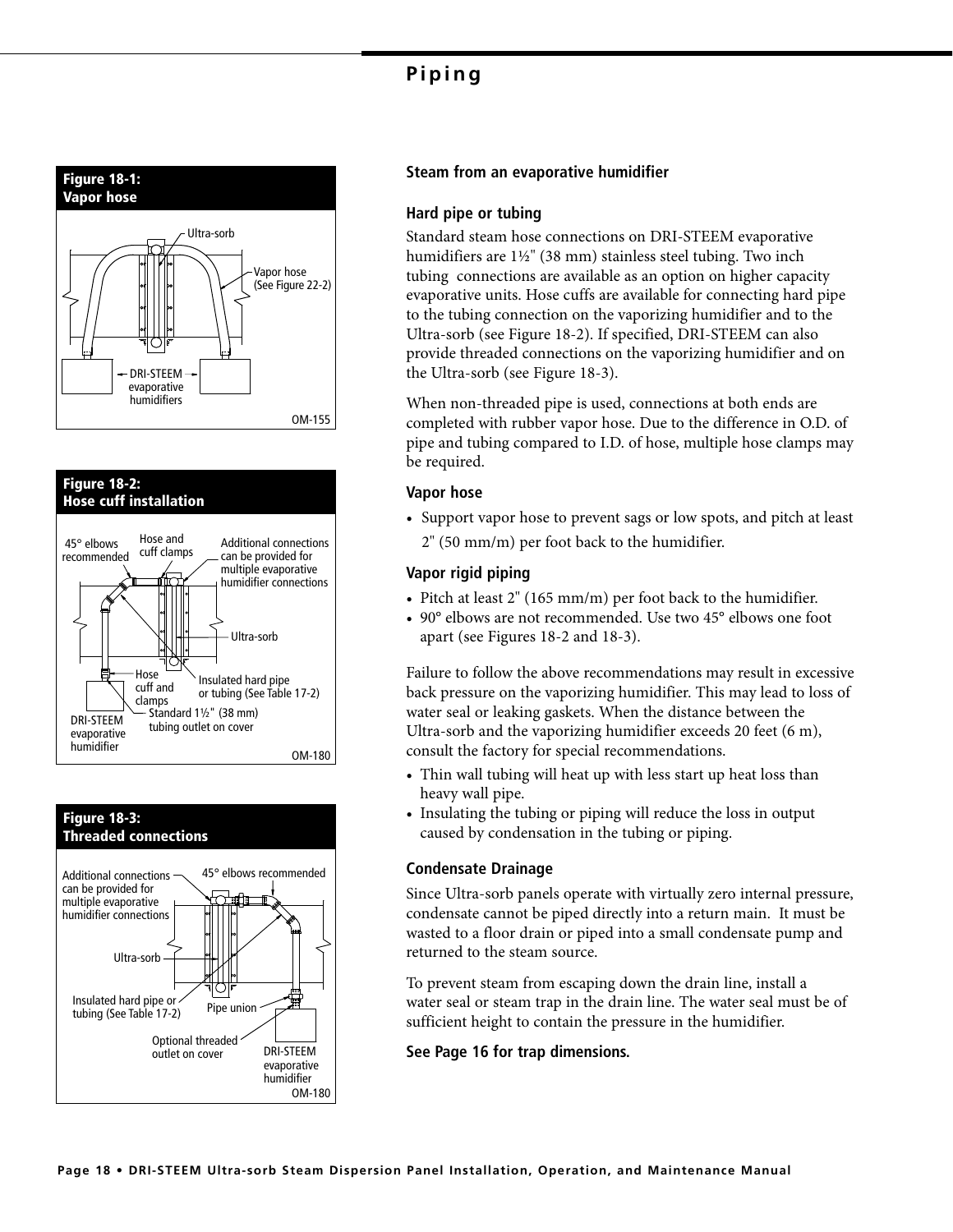### **Mounting**

The Ultra-sorb panel can operate with air flow in either direction; however, the steam supply must be connected to the top of the assembly, and condensate must be drained from the bottom of the assembly.

The duct section and Ultra-sorb panel must be properly supported to carry the weight of the assembly. The weight of the piping must be supported by the building structure rather than by the Ultra-sorb unit. Otherwise, the weight may impose stress on the connections, causing them to fracture and leak. Before start up, verify that all steam discharge tubelets are pointed perpendicular to the airstream (see Figure 19-2). The slip couplings provide easy rotation of the dispersion tubes for proper tubelet orientation.

When removing and installing slip couplings, verify that the O-rings are seated in their grooves and lubricated. When sliding the dispersion tube into the slip coupling, be careful not to cut the O-rings.





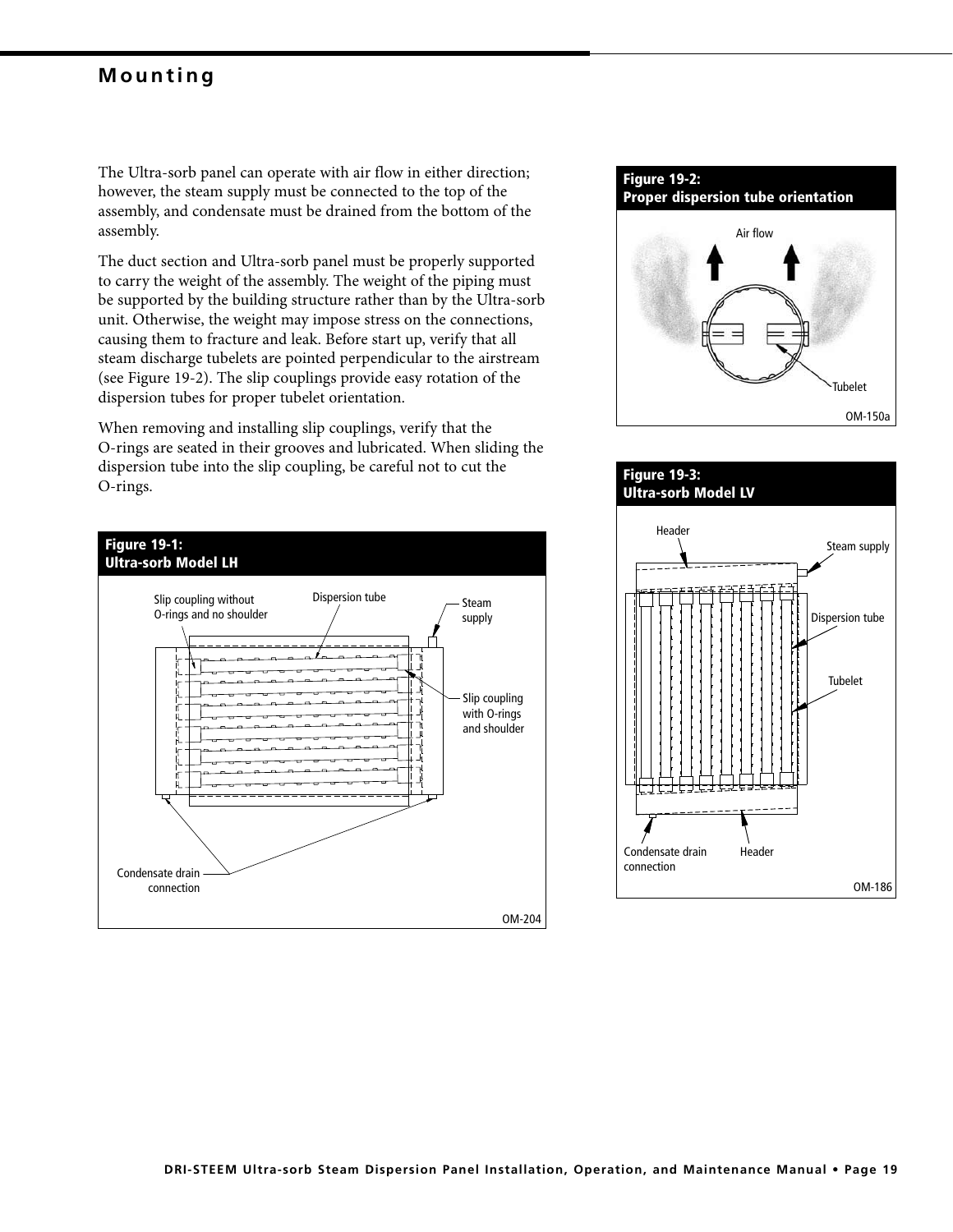## **Retrofitting an existing Ultra-sorb**



Before retrofitting an existing Ultra-sorb panel with high-efficiency tubes, shut off steam to the system, and let all hot surfaces cool. See the Warning below.

**Note:** Replacement slip couplings with internal O-rings are shipped with retrofit high-efficiency tube orders. There are two types of slip couplings: with shoulders and without. Slip couplings with shoulders must go on the supply header end of the dispersion tube. See Figure 20-2.



#### **Removing uninsulated tubes**

**Note:** The photos below depict Ultra-sorb Model LV (vertical tubes). The supply header is on the top, and the condensate header is on the bottom. If retrofitting an Ultra-sorb Model LH (horizontal tubes), pay attention to the location of the supply and condensate headers.

Perform the following steps for each uninsulated tube being removed:

1. With a pulling and twisting motion, slide the slip coupling off the condensate header far enough to reveal the end of the dispersion tube.







### **W A R N I N G !**

Steam humidification systems have extremely hot surfaces.

To avoid burns, allow humidifier, steam pipes, and dispersion assembly to cool before touching any part of the system.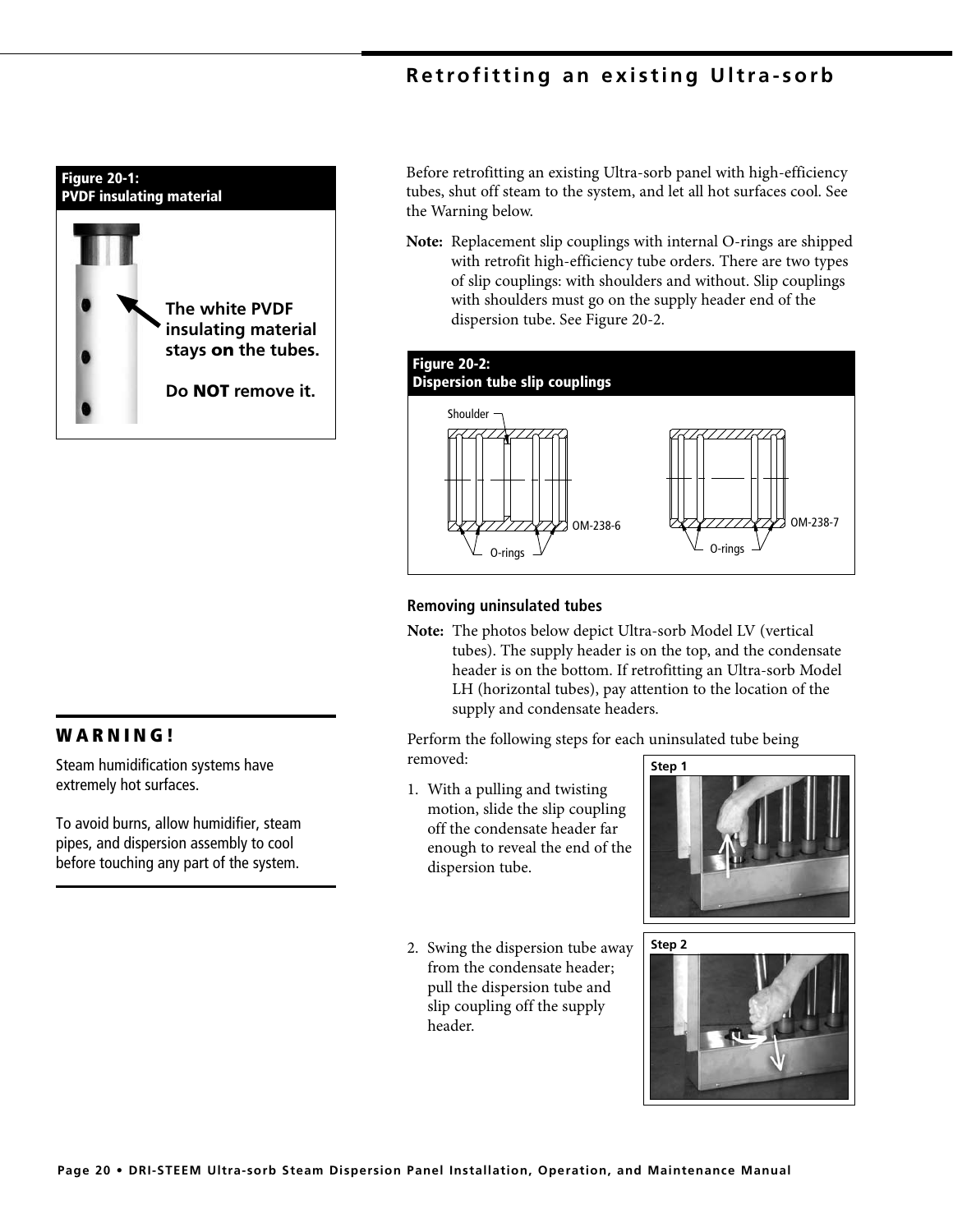### **Retrofitting an existing Ultra-sorb**

3. Remove the dispersion tube. Make sure nothing loose falls into the header.



#### **Note:**

See maintenance instructions for highefficiency tubes on Page 23.

#### **Installing High-efficiency tubes**

**Note:** The photos below show the High-efficiency tubes **without the clear poly film** for demonstration purposes only. To prevent dirty insulating material, install the High-efficiency tubes before tearing off the clear poly film.

Perform the following steps for each insulated tube being installed:

- 1. Slide the new slip couplings onto the high-efficiency dispersion tube as shown.
- 2. Push and twist the dispersion tube onto the supply header until the slip coupling shoulder bottoms out. Connect the dispersion tube to the condensate header with the other slip coupling.
- 3. Push the shoulderless slip coupling against the stop disc on the condensate header.
- 4. Rotate the dispersion tube to point the tubelets perpendicular to the airstream.

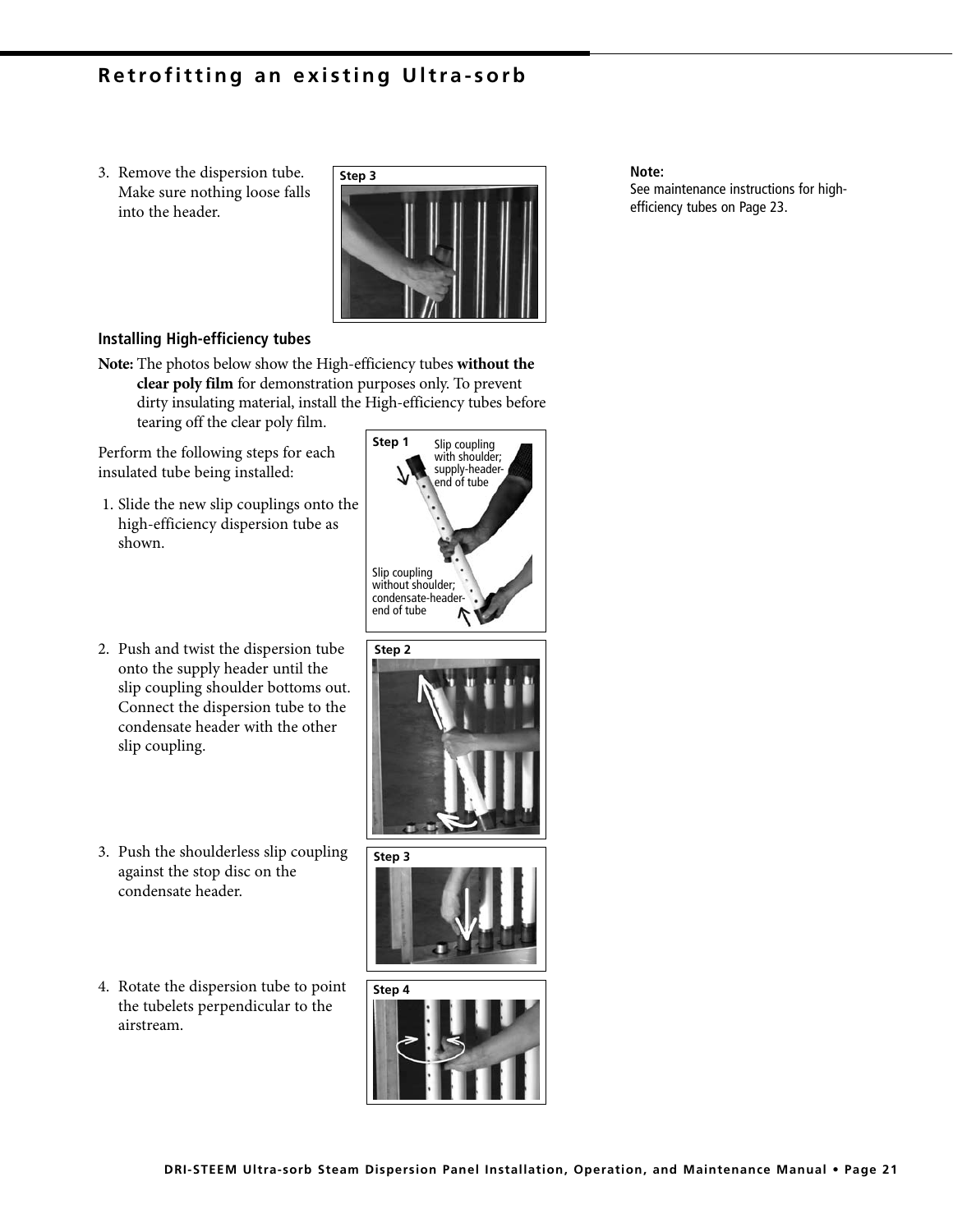| Performance data |  |  |  |
|------------------|--|--|--|
|------------------|--|--|--|

this point will remain dry.

|                       | <b>Table 22-1:</b><br><b>Ultra-sorb air pressure loss</b> |      |       |                     |       |        |
|-----------------------|-----------------------------------------------------------|------|-------|---------------------|-------|--------|
| Duct air velocity     |                                                           |      |       | <b>Tube spacing</b> |       |        |
|                       | (55 °F at sea level)                                      |      | 3"    | 75 mm               | 6"    | 150 mm |
|                       | fpm                                                       | m/s  | WC    | Pa                  | WC    | Pa     |
| Uninsulated tubes     | 500                                                       | 2.54 | 0.020 | 5.1                 | 0.004 | 1.1    |
|                       | 1000                                                      | 5.08 | 0.082 | 20.5                | 0.017 | 4.2    |
|                       | 1500                                                      | 7.62 | 0.175 | 43.8                | 0.038 | 9.5    |
|                       | fpm                                                       | m/s  | WC    | Pa                  | WC    | Pa     |
| High-efficiency tubes | 500                                                       | 2.54 | 0.033 | 8.3                 | 0.005 | 1.3    |
|                       | 1000                                                      | 5.08 | 0.121 | 30.2                | 0.020 | 5.1    |
|                       | 1500                                                      | 7.62 | 0.237 | 59.2                | 0.046 | 11.5   |

#### **Notes:**

- Ultra-sorb panels with 9" (225 mm) or 12" (300 mm) tube spacings have no measurable air pressure loss.
- Use DRI-STEEM's Dri-calc sizing and selection software to calculate your specific air pressure loss.

mc\_100907\_0830





3. **CAUTION!** Non-wetting distances described in this catalog do not apply when installing an Ultra-sorb panel upstream of filter media. If you must install an Ultra-sorb panel upstream of

thus, the non-wetting distance increases.

filter media, consult your local DRI-STEEM representative or DRI-STEEM directly for special recommendations. 4. Uneven airflow over the cross-section of an Ultra-sorb may

1. Non-wetting distance is the distance downstream from the leaving side of the Ultra-sorb panel that wetting will not occur. Although wisps of steam may be present, solid objects at duct air temperature, such as coils, dampers, fans, etc., downstream from

2. Note that the rise in RH (the difference between entering and leaving RH) has a direct bearing on the non-wetting distance. As the rise increases, more vapor needs to be dispersed into the air;

- result in nonuniform mixing of steam with air, which may adversely affect the absorption distance.
- 5. A small but measureable amount of duct air pressure loss will be present downstream from the Ultra-sorb panel, depending on air velocity, tube spacing, and whether the tubes are insulated. See the pressure loss table at left.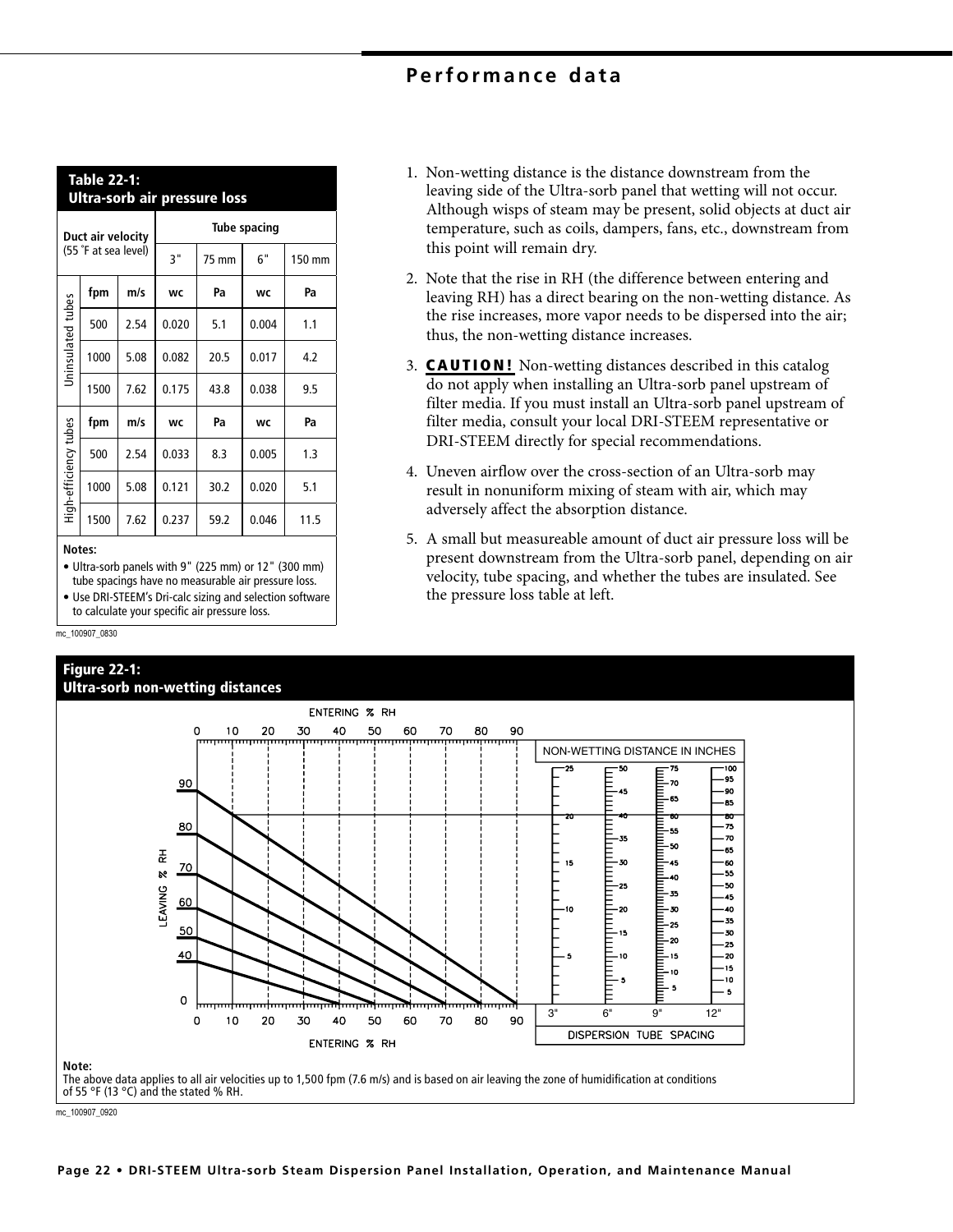### **Maintenance**

#### **Strainer**

 **•** Inspect the strainer screen at least twice during the first year. If fouled, inspect it more frequently.

#### **Steam trap**

 **•** At least twice a year verify that the steam trap is functioning properly. A blocked steam trap is cold. A "blowing" steam trap is hot and noisy, and the discharge pipe from it is hot for 30 feet. A properly operating steam trap is hot and makes noise at intervals, and the discharge pipe is progressively cooler beginning at the trap.

#### **Valves**

#### **• Pneumatic**

Inspect annually to be sure the valve closes off steam tightly, the stem packing is not leaking steam, and the diaphragm in the actuator is not leaking air.

 **• Electric modulating**

Inspect annually to be sure that the valve operates freely and closes off steam tightly and the stem packing is not leaking.

#### **• Solenoid type**

Inspect annually to verify proper functioning with steam-tight shut off.

#### **O-Rings (slip couplings)**

 **•** Inspect after two or three years of service, replace if necessary.

#### **High-efficiency tubes**

- If the insulating material gets torn, repair the tear with our Insulating Material Repair Kit before dispersing steam or moving air through the air handler to prevent further damage. This available kit uses tested and proven PVDF as repair material; do not use other adhesives or repair methods in place of the kit.
- If the insulating material gets dirty or smudged, gently clean it with a damp cloth and a solution of soapy water or diluted non-toxic, biodegradable cleaner/degreaser.
- Do not clean the insulating material with a pressure washer. The direct spray could cause damage.
- If using a torch in the vicinity of the dispersion panel, keep the flame away from the insulating material to avoid damage.
- PVDF is inherently resistant to UV light. Indirect, low-intensity UV-C light from germicidal lamps will not cause the insulating material to degrade.
- Do not tighten mounting clamps or fasteners to any part of the dispersion tube.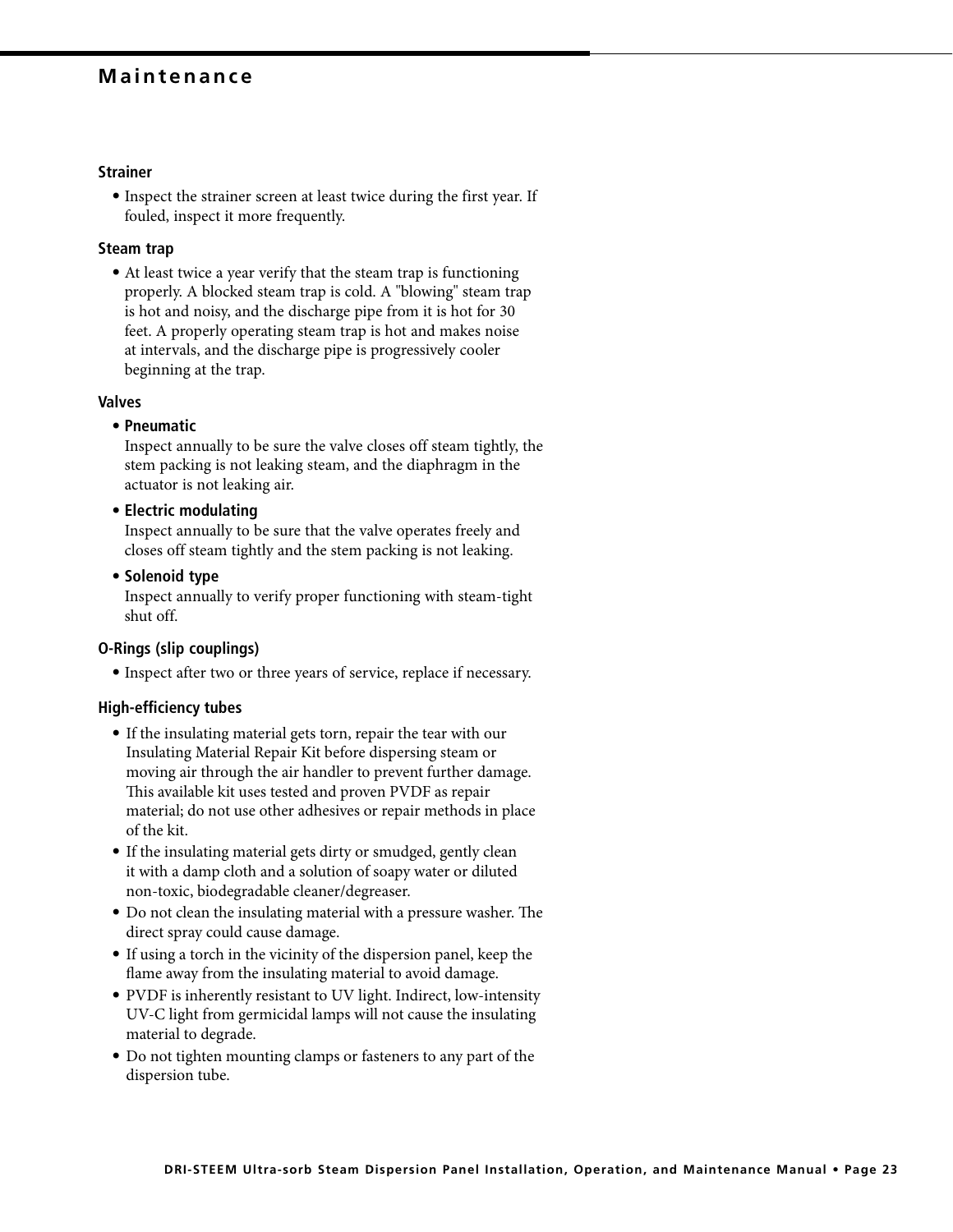# **Troubleshooting guide**

| <b>Table 24-1:</b><br><b>Ultra-sorb troubleshooting guide</b> |                                                                                                                 |                                                                                                                                                                                                                                                                                                                                                                                                        |
|---------------------------------------------------------------|-----------------------------------------------------------------------------------------------------------------|--------------------------------------------------------------------------------------------------------------------------------------------------------------------------------------------------------------------------------------------------------------------------------------------------------------------------------------------------------------------------------------------------------|
| Problem                                                       | Possible cause                                                                                                  | <b>Action</b>                                                                                                                                                                                                                                                                                                                                                                                          |
| Humidifier discharges<br>water in duct                        | • Steam main overloaded with water due to boiler<br>discharging water with steam (priming)                      | • Locate cause of priming and correct.                                                                                                                                                                                                                                                                                                                                                                 |
|                                                               | • Steam trap not draining properly                                                                              | • Replace, repair, or clean trap as required.<br>• If condensate return main is overloaded, find an alternative<br>method for draining.                                                                                                                                                                                                                                                                |
|                                                               | • Humidifier improperly piped                                                                                   | • Correct the piping as shown on Page 16. For horizontal airflow,<br>steam inlet should be at the top of the assembly and conden-<br>sate outlet at the bottom of the assembly. For vertical airflow,<br>see Page 14.                                                                                                                                                                                  |
|                                                               | • Surges of condensate in steam supply due to<br>condensate collecting at low, undripped point in<br>steam main | • Install drips and steam traps as required. See Page 16.                                                                                                                                                                                                                                                                                                                                              |
|                                                               | • Inadequate steam trap capacity                                                                                | • Replace with larger trap.                                                                                                                                                                                                                                                                                                                                                                            |
| Slip couplings leak water                                     | • Defective o-rings in slip couplings                                                                           | • Replace o-rings.                                                                                                                                                                                                                                                                                                                                                                                     |
| Humidity exceeds setting<br>of humidistat                     | • Automatic valve not fully closing                                                                             | • Foreign matter holding valve open; clean valve.<br>• Valve spring broken; replace spring.<br>• Valve steam packing too tight; loosen and/or replace packing.<br>• Steam pressure exceeds close-off rating of valve spring;<br>replace actuator or valve spring with one that is compatible<br>with the higher steam pressure.<br>• Valve installed backwards; re-install.<br>• Adjust valve linkage. |
|                                                               | • Electric control system malfunctioning                                                                        | • Calibrate or replace.                                                                                                                                                                                                                                                                                                                                                                                |
|                                                               | • Faulty or inaccurately placed humidity controller                                                             | • Replace controller or relocate per catalog recommendations.                                                                                                                                                                                                                                                                                                                                          |
|                                                               | • Poor location of control components                                                                           | • Relocate per catalog recommendations.                                                                                                                                                                                                                                                                                                                                                                |
|                                                               | • Incompatible control components                                                                               | • Replace per specified recommendations.                                                                                                                                                                                                                                                                                                                                                               |
|                                                               | • Automatic valve is hunting                                                                                    | • Humidifier capacity is oversized; change to smaller valve.<br>• Pressure reducing valve is not accurately controlling steam<br>pressure; repair or replace.<br>• Boiler pressure is swinging too widely; adjust.                                                                                                                                                                                     |
|                                                               | • Excessive outside air volume                                                                                  | • Check fans, dampers, VAV, etc. See formula below.                                                                                                                                                                                                                                                                                                                                                    |
|                                                               |                                                                                                                 | <b>Mixed Air Inlet formula:</b><br>(% outside air x moisture content)<br>$+$ (% return air <b>x</b> moisture content)<br>$=$ mixed air inlet in lbs/100cfm (kg/100 m <sup>3</sup> /h)                                                                                                                                                                                                                  |
| Control system                                                | • Incorrect control voltage                                                                                     | • Replace transformer.                                                                                                                                                                                                                                                                                                                                                                                 |
| malfunctioning                                                | • Incorrect control signal                                                                                      | • Replace components.                                                                                                                                                                                                                                                                                                                                                                                  |
|                                                               | • Improper wiring connections                                                                                   | • Rewire.                                                                                                                                                                                                                                                                                                                                                                                              |
|                                                               | • Incorrect humidity sensor                                                                                     | • Replace.                                                                                                                                                                                                                                                                                                                                                                                             |
|                                                               | • Humidity controller out of calibration                                                                        | • Recalibrate.                                                                                                                                                                                                                                                                                                                                                                                         |
| Air cannot absorb steam                                       | • Humidifier operates when blower is off                                                                        | • Provide interlock.                                                                                                                                                                                                                                                                                                                                                                                   |
| quantity being<br>discharged                                  | • Valve is hunting                                                                                              | • See above.                                                                                                                                                                                                                                                                                                                                                                                           |
|                                                               | • Air temperature in duct too low for steam<br>quantity being emitted                                           | • Raise duct air temperature.                                                                                                                                                                                                                                                                                                                                                                          |
| Humidifier is noisy                                           | • Steam pressure too high                                                                                       | • Reduce pressure.                                                                                                                                                                                                                                                                                                                                                                                     |
|                                                               | • Header vibrating within header shell                                                                          | • Tighten hardware.                                                                                                                                                                                                                                                                                                                                                                                    |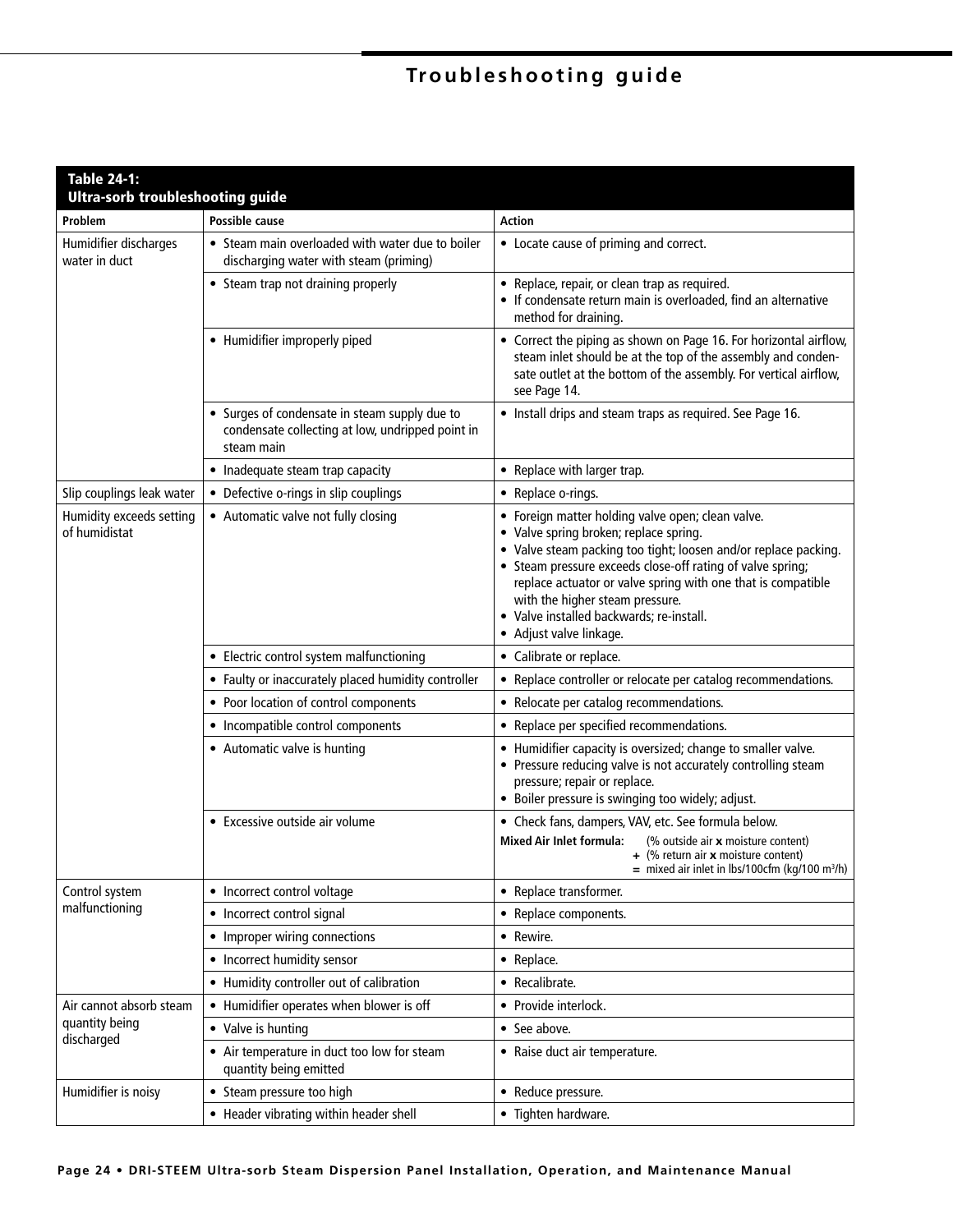# **Troubleshooting guide**

| <b>Table 25-1:</b><br><b>Ultra-sorb troubleshooting guide</b> |                                                                                                 |                                                                                                                                                                                                                       |
|---------------------------------------------------------------|-------------------------------------------------------------------------------------------------|-----------------------------------------------------------------------------------------------------------------------------------------------------------------------------------------------------------------------|
| Problem                                                       | Possible cause                                                                                  | <b>Action</b>                                                                                                                                                                                                         |
| Space humidity will not                                       | • Steam pressure too low                                                                        | • Increase.                                                                                                                                                                                                           |
| rise to humidistat set                                        | • Manual steam valve partially closed                                                           | • Open.                                                                                                                                                                                                               |
| point                                                         | • Strainer screen partially clogged                                                             | • Clean.                                                                                                                                                                                                              |
|                                                               | • Boiler pressure too low                                                                       | • Adjust control.                                                                                                                                                                                                     |
|                                                               | • Pressure reducing valve not accurately<br>controlling steam pressure                          | • Repair or replace.                                                                                                                                                                                                  |
|                                                               | • Boiler pressure swinging too widely                                                           | • Adjust controls.                                                                                                                                                                                                    |
|                                                               | • Incorrect piping                                                                              | • Repipe. See Page 16.                                                                                                                                                                                                |
|                                                               | • Undersized steam piping                                                                       | • Replace.                                                                                                                                                                                                            |
|                                                               | • Undersized humidifier                                                                         | • Replace valve with larger capacity valve.<br>• Replace with larger humidifier.<br>• Add additional humidifier.                                                                                                      |
|                                                               | • Automatic steam valve not fully opening                                                       | • Valve packing is adjusted too tightly, loosen and/or replace<br>packing.<br>• Adjust valve linkage.<br>• Recalibrate humidistat.                                                                                    |
|                                                               | • Electric control system malfunctioning                                                        | • Change transformer.                                                                                                                                                                                                 |
|                                                               | • Incorrect control circuit voltage                                                             | • Replace component(s) to make all components compatible.                                                                                                                                                             |
|                                                               | • Incorrect control signal                                                                      | • Replace components.                                                                                                                                                                                                 |
|                                                               | • Improper wiring                                                                               | • Rewire.                                                                                                                                                                                                             |
|                                                               | • Incorrect humidity sensor                                                                     | • Replace sensor.                                                                                                                                                                                                     |
|                                                               | • Humidity controller out of calibration or<br>malfunctioning                                   | • Repair or replace.                                                                                                                                                                                                  |
|                                                               | • Malfunctioning humidifier temperature switch<br>not allowing humidifier valve to open         | • Replace or readjust.                                                                                                                                                                                                |
|                                                               | • Pneumatic control system malfunctioning                                                       | • Repair or replace.                                                                                                                                                                                                  |
|                                                               | • Obstructed air line                                                                           | • Remove obstruction.                                                                                                                                                                                                 |
|                                                               | • Malfunctioning pneumatic temperature switch                                                   | • Replace switch.                                                                                                                                                                                                     |
|                                                               | • Air leak in actuator                                                                          | • Repair or replace diaphragm.                                                                                                                                                                                        |
|                                                               | • Compressed air pressure is too low                                                            | • Adjust pressure.                                                                                                                                                                                                    |
| Condensate in duct                                            | • Foreign matter preventing valve from closing                                                  | • Clean or replace valve.                                                                                                                                                                                             |
|                                                               | • Humidifier is mounted too close to internal<br>devices (dampers, turning vanes, etc.) in duct | • Move humidifier tubes to a point further upstream of internal<br>devices.<br>• Add more dispersion tubes for shorter non-wetting distance.<br>Consult DRI-STEEM to determine the total number of tubes<br>required. |
|                                                               | • Non-insulated duct passing through unheated<br>area (duct surface temperature too low)        | • Insulate ductwork.                                                                                                                                                                                                  |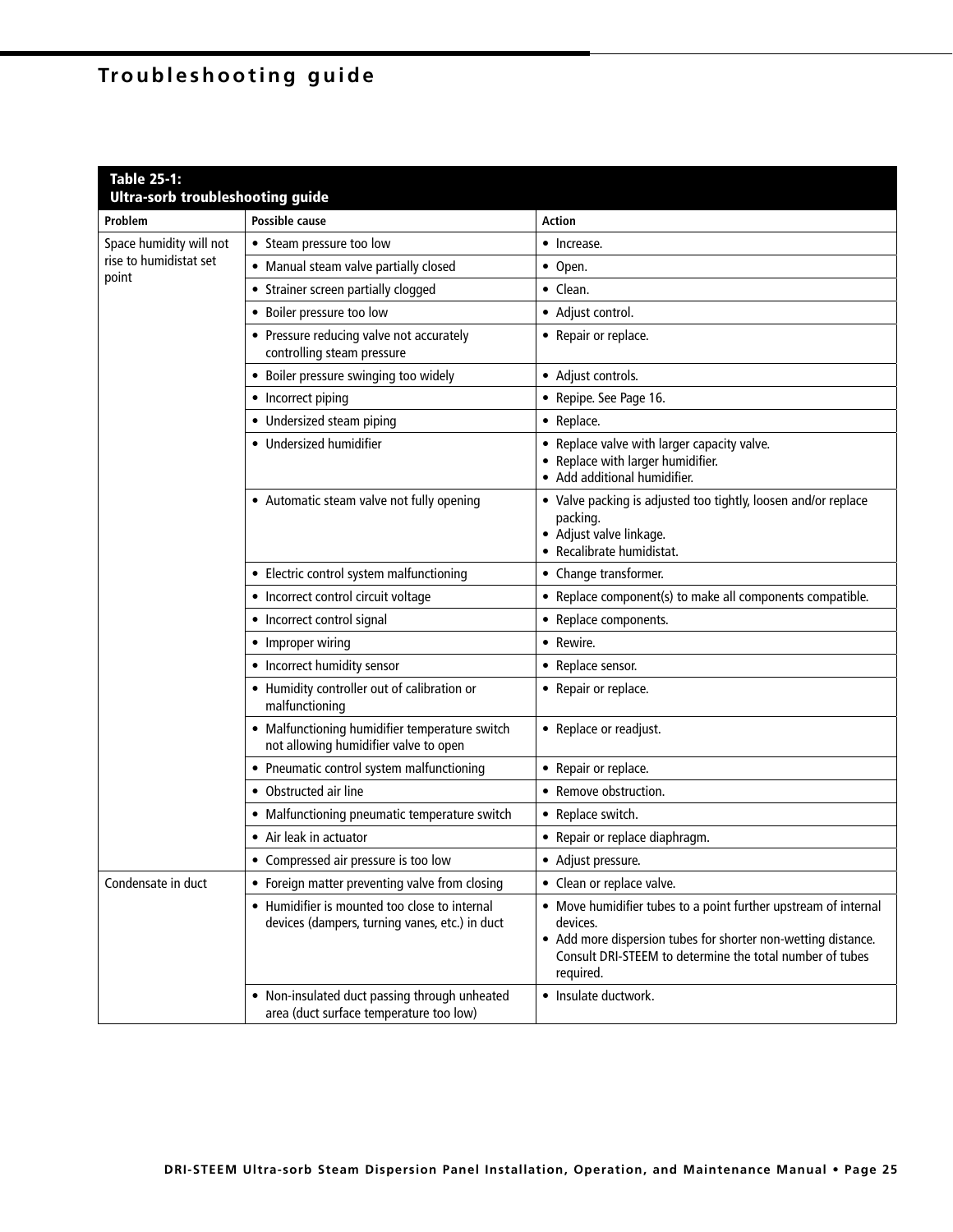# **Replacement parts**

| <b>Table 26-1:</b><br><b>Ultra-sorb replacement parts</b> |                                               |                 |
|-----------------------------------------------------------|-----------------------------------------------|-----------------|
| No.                                                       | <b>Description</b>                            | Part no.        |
| 1                                                         | 11/2" (38 mm) High-efficiency tube            | Consult factory |
| 1                                                         | 11/2" (38 mm) Dispersion tube                 | Consult factory |
| $\overline{2}$                                            | 1/16" (0.62) Tubelet                          | 310165-001      |
| $\overline{2}$                                            | 5/64" (0.78) Tubelet                          | 310165-002      |
| 2                                                         | 3/32" (0.94) Tubelet                          | 310165-003      |
| 3                                                         | Slip coupling with shoulder, 11/2" (38 mm)    | 162727-002      |
| 4                                                         | Slip coupling without shoulder, 11/2" (38 mm) | 162727-001      |
| 5                                                         | O-rings                                       | 300400-006      |
| 6                                                         | Supply header, LH                             | Consult factory |
| 7                                                         | Return header, LH                             | Consult factory |
| 8                                                         | Supply header, LV                             | Consult factory |
| 9                                                         | Return header, LV                             | Consult factory |
| 10                                                        | 11/2" Drain tube. LV                          | Consult factory |
| 12                                                        | Steam trap                                    | Consult factory |
| 13                                                        | Hose cuff                                     | Consult factory |
| 14                                                        | Hose clamp                                    | Consult factory |
| 15                                                        | Steam valve                                   | Consult factory |
| 16                                                        | <b>Strainer</b>                               | Consult factory |
| 17                                                        | Steam connector                               | Consult factory |
| 18                                                        | Mounting flange, LH-LV                        | Consult factory |
| 19                                                        | Header enclosure, LH                          | Consult factory |
| 20                                                        | Header enclosure. LV                          | Consult factory |
| 21                                                        | Return header cover, LV                       | Consult factory |
| 22                                                        | Header enclosure cap, LH-LV                   | Consult factory |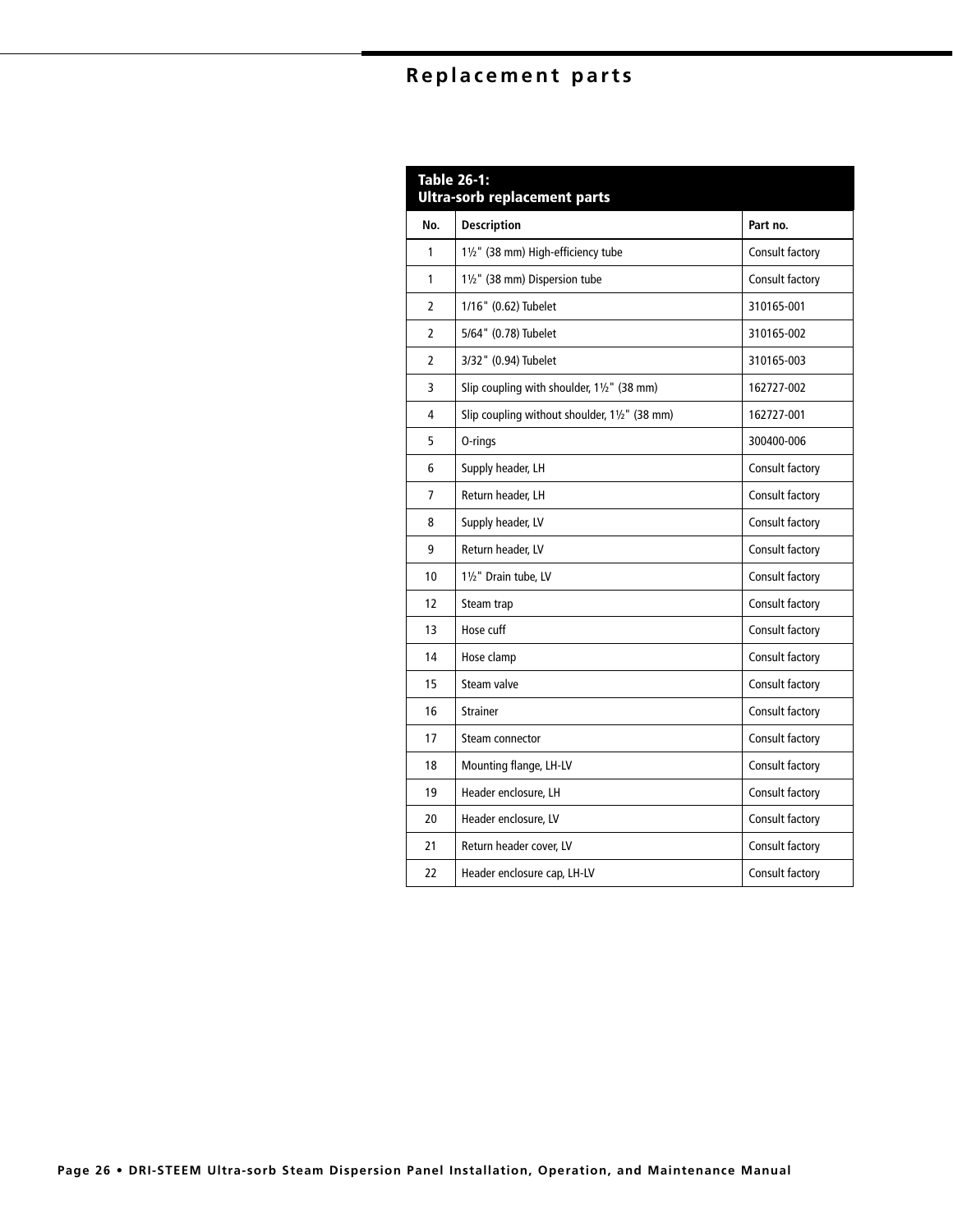### **Replacement parts**